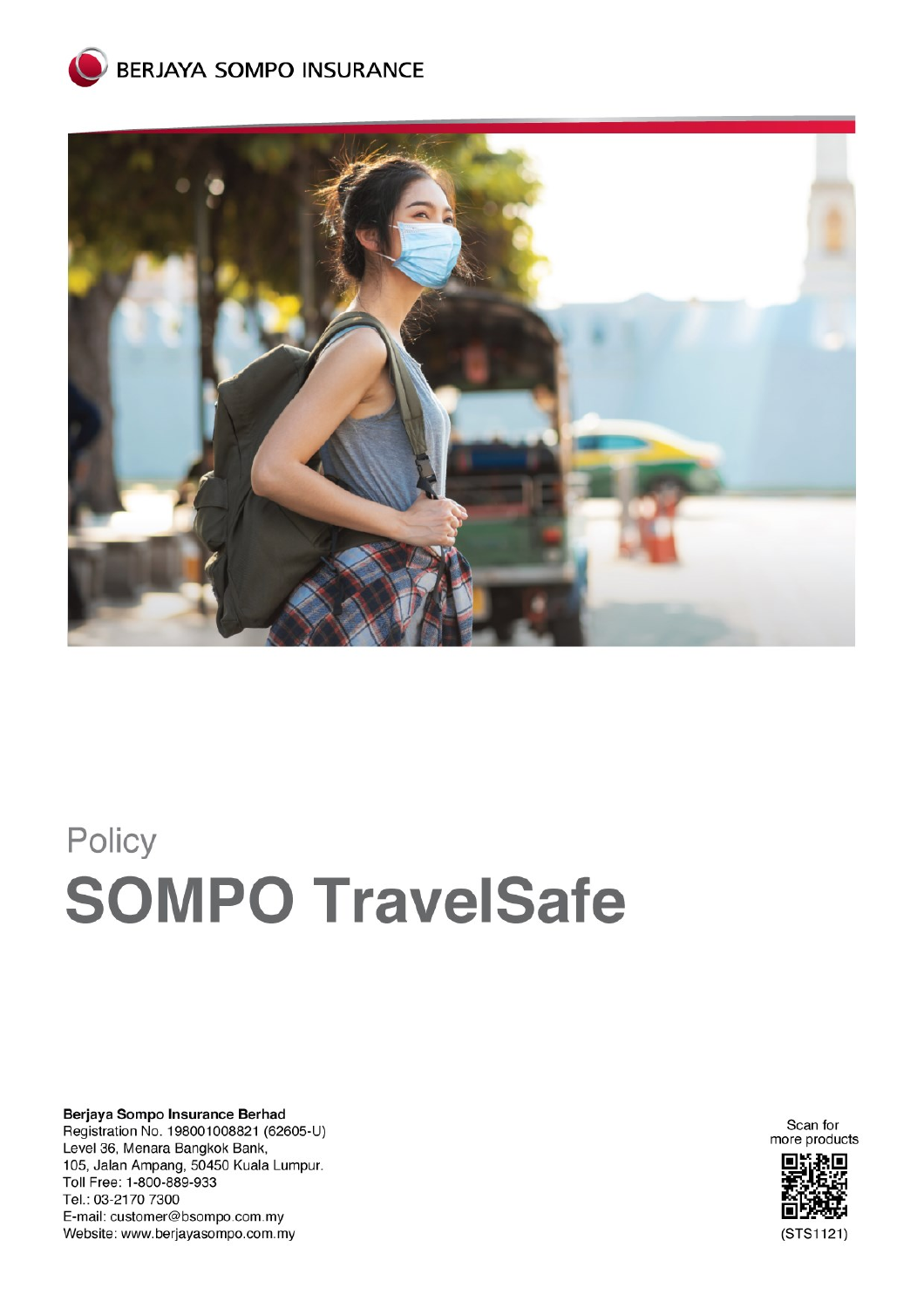# **Table of Contents**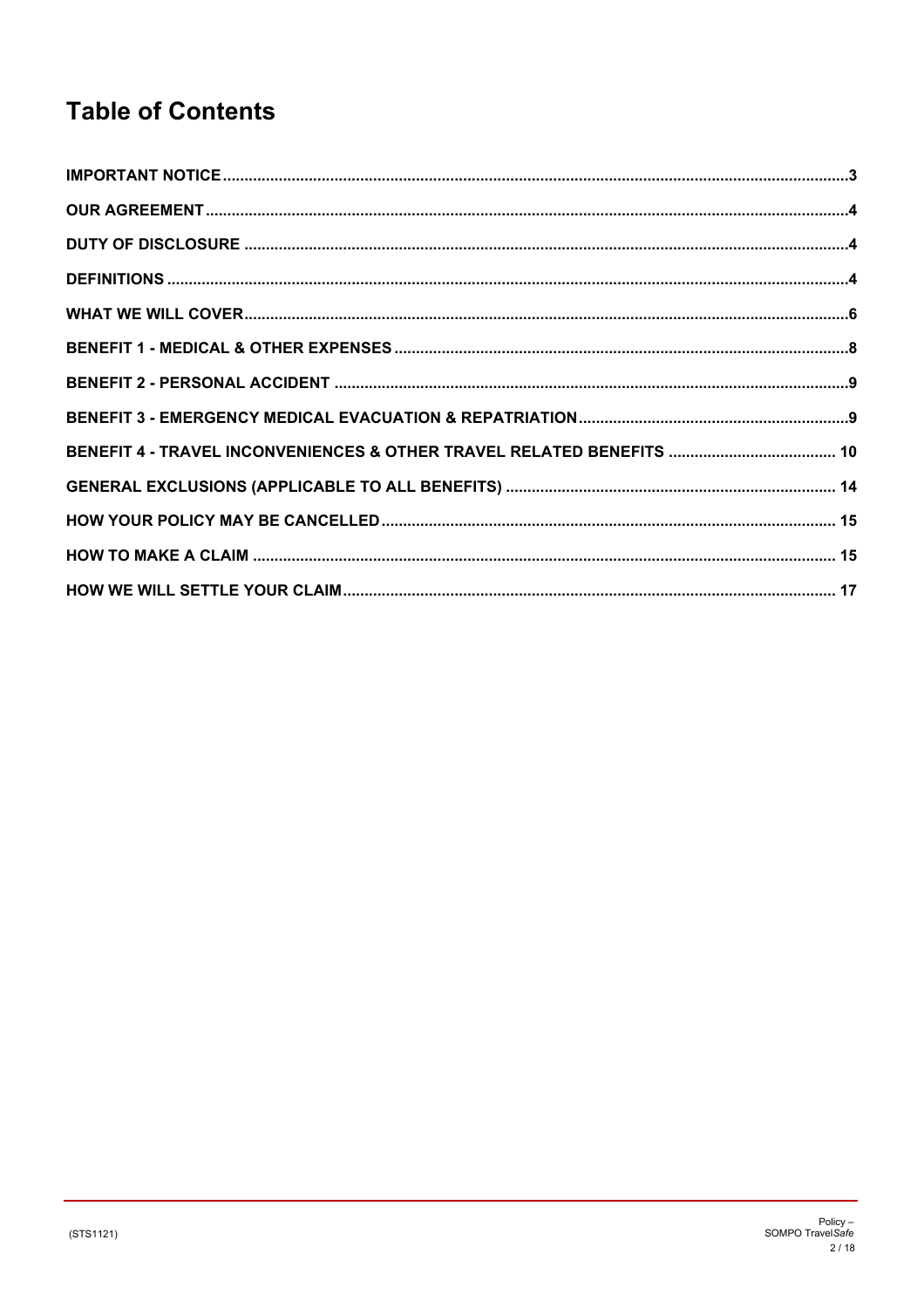#### **IMPORTANT NOTICE**

<span id="page-2-0"></span>This is **Your** SOMPO Travel*Safe* Policy. **You** should satisfy yourself that this Policy will best serve **Your** needs. **You** should read and understand the Policy terms, conditions and warranties and discuss with **Your** agent and/or with **Us** directly for more information and/or to clarify any doubts **You** may have before **You** purchase this Policy.

**You** must fully observe and fulfil the terms, conditions and warranties of this Policy to enjoy the coverage provided. If **You** have any questions after reading these documents or if there are any change in **Your** circumstances that may affect the insurance provided, please notify **Us** immediately, otherwise **You** may not receive the benefits of this Policy.

Please read the terms and conditions of this Policy carefully, and if there is any error or misdescription, or if the cover is not in accordance with **Your** wishes, please return the Policy to **Us** immediately for amendment.

To help preserve the environment, **We** will send a printed copy of this Policy once only. Please keep this Policy safely. In case of renewal and/or amendment of **Your** Policy, **We** will send **You** the **Policy Schedule** and/or **Endorsement** only. If at any time **You**  require a replacement copy of this Policy, please contact **Us.**

This Policy is also available in Bahasa Malaysia. If **You** require the Bahasa Malaysia version, please visit any of **Our** offices nationwide or download a copy from [www.berjayasompo.com.my.](http://www.berjayasompo.com.my/)

If **You** have any complaints relating to this Policy, please contact

# **COMPLAINTS UNIT – CUSTOMER SERVICE CENTRE**

Berjaya Sompo Insurance Berhad Registration No. 198001008821 (62605-U) Level 36, Menara Bangkok Bank 105 Jalan Ampang 50450 Kuala Lumpur Tel : 03-2170 7300 Tol Free : 1-800-889-933 Fax : 03-2170 4800 Email : customer@bsompo.com.my

If **You** are not happy with **Our** response, **You** may opt to contact either:

|                                                                                                                | <b>OMBUDSMAN FOR FINANCIAL SERVICES</b> | LAMAN INFORMASI NASIHAT DAN KHIDMAT (LINK) |                                         |  |
|----------------------------------------------------------------------------------------------------------------|-----------------------------------------|--------------------------------------------|-----------------------------------------|--|
| Level 14, Main Block                                                                                           |                                         | Bank Negara Malaysia                       |                                         |  |
| Menara Takaful Malaysia                                                                                        |                                         | Ground Floor, Blok D                       |                                         |  |
| 4, Jalan Sultan Sulaiman                                                                                       |                                         | Jalan Dato Onn                             |                                         |  |
| 50000 Kuala Lumpur                                                                                             |                                         | 50480 Kuala Lumpur                         |                                         |  |
| Tel. Telection of the Telection of the Telection of the Telection of the Telection of the Telection of the Tel | $:03-22722811$                          | Tol free                                   | $: 1 - 300 - 88 - 5465$                 |  |
| Fax                                                                                                            | $: 03 - 2272$ 1577                      | General Line                               | : 603-2698-8044 / 2698 9044 / 9179 2888 |  |
| E-mail                                                                                                         | : enquiry@ofs.org.my                    | Fax                                        | : 03-2174 1515                          |  |
| Website                                                                                                        | : www.ofs.org.my                        | Email                                      | : bnmtelelink@bnm.gov.my                |  |
|                                                                                                                |                                         | eLINK                                      | : telelink.bnm.gov.my                   |  |
|                                                                                                                |                                         | <b>SMS</b>                                 | :15888                                  |  |
|                                                                                                                |                                         |                                            |                                         |  |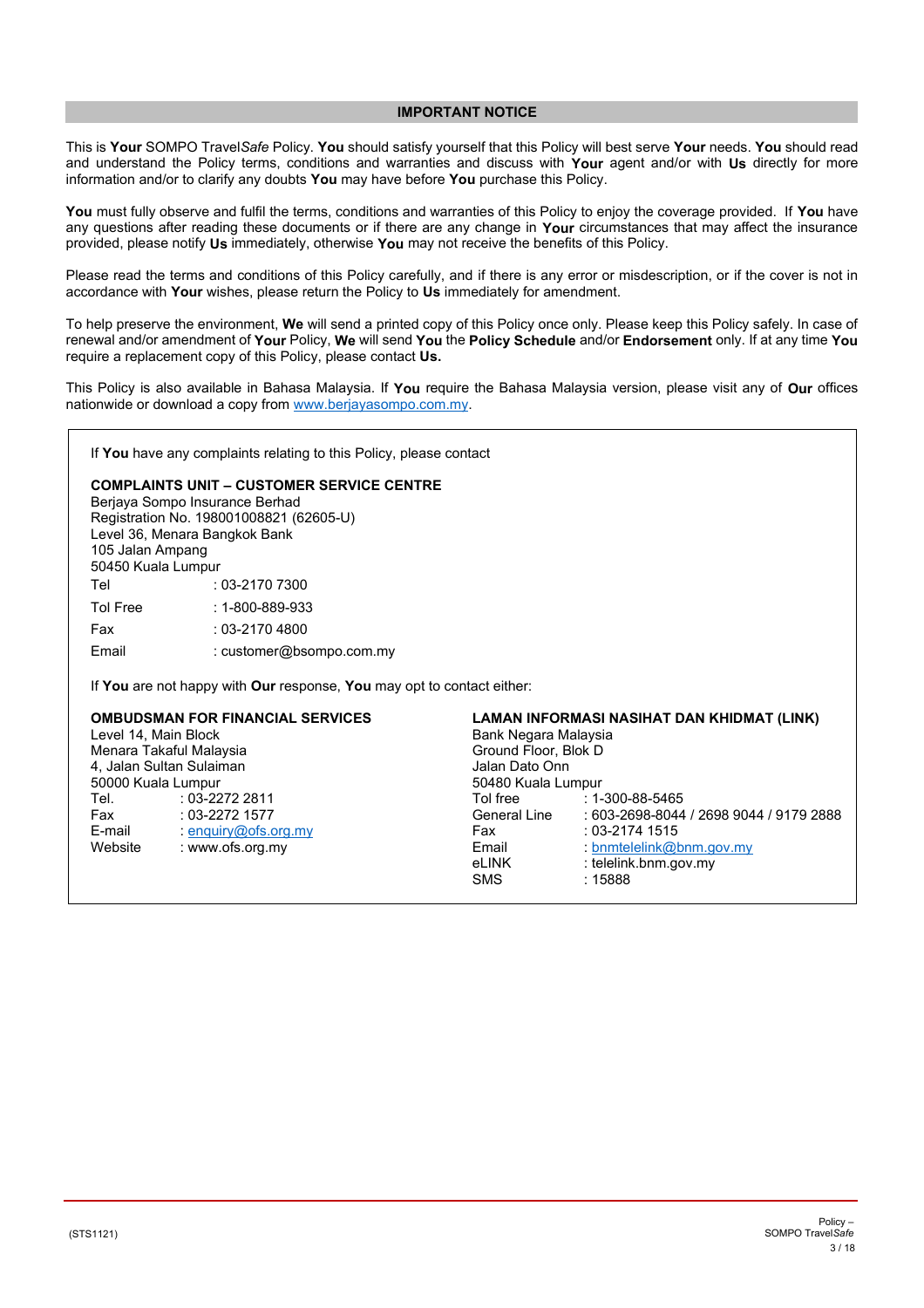# **OUR AGREEMENT**

<span id="page-3-0"></span>This Policy, the **Policy Schedule** and any **Endorsements** must be read together as they form **Your** insurance contract with **Us**. These documents reflect the terms and conditions of the insurance contract as agreed between **You** and **Us** and are issued in consideration of the payment of premium specified in the **Policy Schedule** and pursuant to the answers given when **You** applied for this Policy and any other disclosures made by **You** between the time **You** applied for this Policy and the time this insurance contract is entered into.

# **DUTY OF DISCLOSURE**

<span id="page-3-1"></span>**You** have a duty to take reasonable care not to make any misrepresentation i.e. **You** should answer all questions fully and accurately. Failure to take reasonable care in answering the questions may result in avoidance of **Your** insurance contract, refusal or reduction of **Your** claim(s), change of terms or termination of **Your** insurance contract. In the event of any pre-contractual misrepresentations by **You** in relation to **Your** answers and disclosures, only remedies in Schedule 9 of the Financial Services Act 2013 will apply.

**You** have a duty to tell **Us** immediately if at any time after **Your** insurance contract has been entered into, varied or renewed with **Us**, any of the information given when **You** applied for this insurance is inaccurate or has changed.

At the point of purchasing this Policy and at any point during the validity of this insurance contract, **You** must immediately inform **Us** of any other insurance **You** have bought which provides like or similar type of coverage to the items insured under this insurance contract.

#### **DEFINITIONS**

<span id="page-3-2"></span>Some words and expressions in this Policy has been printed in **bold** because they have been given specific meaning as follows:

#### **Accident**

A sudden, unintentional, unexpected, unusual and specific event that occurs at an identifiable time and place which shall, independently of any other cause, be the sole cause of **Injury**.

#### **COVID-19**

An infectious disease caused by severe acute respiratory syndrome coronavirus 2 (SARS-CoV-2).

#### **Domestic Travel**

Travel undertaken by **You** during the **Period of Insurance** for the purpose of leisure and/or business travel:

- a) within Malaysia;
- b) beyond 50 kilometres from **Your** home; and
- c) excludes any daily commute to and from **Your** place of work.

#### **Endorsement**

A written alteration to the information, terms, conditions and warranties of this Policy.

#### **Extreme Sports and Activities**

Any activity that may be highly dangerous (i.e. involves a high level of expertise, extreme physical activity, highly specialized gear or stunts) including but not limited to:

- a) Any speed contest or racing other than on foot;
- b) Mountaineering (reasonably requiring the use of ropes and guides), rock climbing, indoor climbing, abseiling or caving;
- c) Hiking or trekking in remote areas unless with licensed guides;
- d) Any activity involving **You** being airborne (whether suspended or not) including but not limited to parachuting, hot air balloon rides, hang gliding, sky diving or high diving, or flying except as a fare paying passenger in a **Scheduled Carrier**;
- e) Any underwater activities involving the use of underwater breathing apparatus or water-ski jumping;
- f) Soccer, rugby or American football; or
- g) Motocross, Freestyle motocross or any forms of off-road motorcycling.

#### **Fully Vaccinated**

The administration of complete doses of the **COVID-19** vaccine(s) as recommended, prescribed and approved by the Ministry of Health, Malaysia (MOH) or World Health Organisation (WHO) on the date **You** purchase this Policy, provided that **You** must have received the last dose of the said **COVID-19** vaccine for at least 14 days prior to the **Trip.**

#### **Geographical Areas**

- a) Area 1 Australia, Brunei, Cambodia, China (excluding Tibet and Mongolia), Hong Kong, India, Indonesia, Japan, South Korea, Laos, Macau,Maldives, Myanmar, New Zealand, Pakistan, Philippines, Singapore, Sri Lanka, Taiwan, Thailand, and Vietnam.
- b) Area 2 -Worldwide excluding USA, Canada and Malaysia.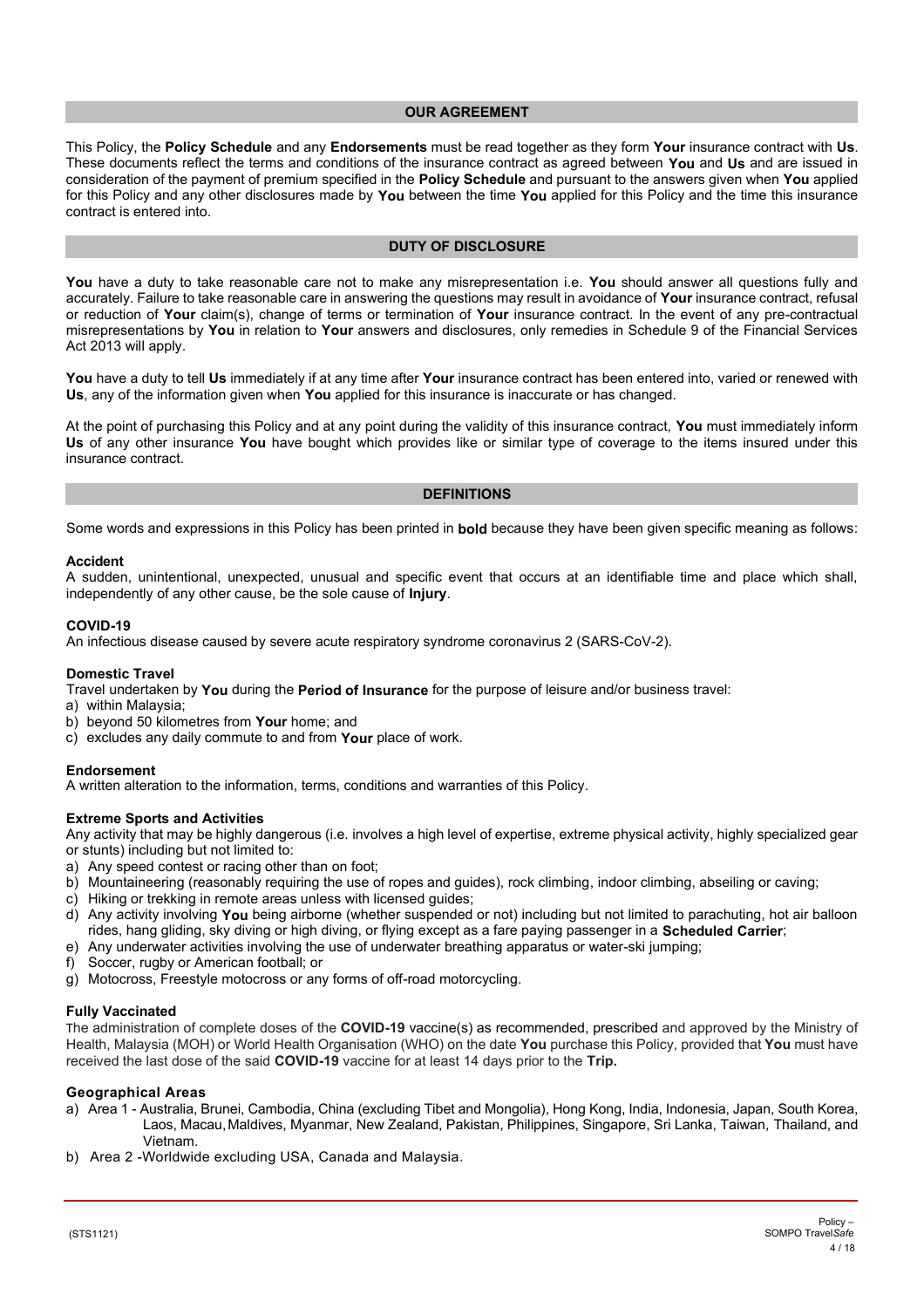#### c) Area 3 -Worldwide excluding Malaysia.

#### **Hijack/ Hijacking**

Unlawful seizure and control of a **Scheduled Carrier** by violent or threat of violent means.

#### **Illness**

A physical condition marked by a pathological deviation from the normal healthy state.

#### **Immediate Family Member**

Your legal spouse at the commencement of the Policy, child/children, son-in-law, daughter-in-law, parent, parent-in-law, grandparent, grandparent- in-law, grandchild, brother-in-law, sister-in-law or sibling who are residing in Malaysia.

#### **Infectious Disease**

A disease that can be transmitted easily as stipulated by the applicable health authority in the geographical area of loss.

#### **Injury**

A bodily injury caused solely by **Accident**.

#### **Medical Practitioner**

A medical practitioner qualified, registered and licensed to practice western medicine, by the appropriate health authority/medical council/professional body and who, in rendering such treatment, is practicing within the area and scope of his licensing and training of medical practice, provided that the **Medical Practitioner** is not **You,** and/or **Your Immediate Family Member**.

#### **Mountain Sickness**

Acute Mountain Sickness (AMS), altitude illness, hypobaropathy or soroche, caused by rapid exposure to low amounts of oxygen at high elevation.

#### **Overseas Travel**

Travel for leisure or business purposes to any destination outside of Malaysia.

# **Period of Insurance**

Duration of cover as stated in the **Policy Schedule**.

#### **Policy Schedule**

A document where **Your** personal information, **Period of Insurance,** coverage type, Plan, Date of Issue, benefits, premium and sum insured are specified.

#### **Pre-Existing Illness**

Any physical or mental defect or infirmity, disease or **Illness** arising out of a single or continuous series of causes existing 12 months before the **Period of Insurance** of which **You** were aware or had reasonable knowledge of. Reasonable knowledge of a pre-existing illness is deemed if: -

- a) **You** received or are still receiving treatment;
- b) medical advice, diagnosis, care or treatment has been recommended and/or received;
- c) clear and distinct symptoms are or were evident; or
- d) its existence would have been apparent to a reasonable person in the circumstances.

#### **Quarantine**

Compulsory detention in isolation to stop the spread of an **Infectious Disease**.

#### **Scheduled Carrier**

A licensed and registered operator providing regular scheduled transportation services to fare paying passengers in the following vehicles:

- a) Airport limousine, bus coach, taxi, ride-hailing services, ferry, hovercraft, hydrofoil, ship, train, tram or underground train; and
- b) Any fixed-wing aircraft operated by a licensed airline or chartered flights and helicopters operating only between established and recognized commercial airports or licensed commercial heliports.

# **Serious Injury/ Serious Illness**

An **Injury** or **Illness** which is certified by a **Medical Practitioner** as serious and requires treatment in a hospital, resulting in **You** being certified as unfit to continue with **Your Trip**. When applied to **Your Immediate Family Member**, it shall mean **Injury** or **Illness** certified by a **Medical Practitioner** as serious and requiring treatment in a hospital**,** resulting in the discontinuation or cancellation of **YourTrip**.

#### **Travel Agent**

A person or corporation with a valid license and registered in Malaysia with relevant authorities.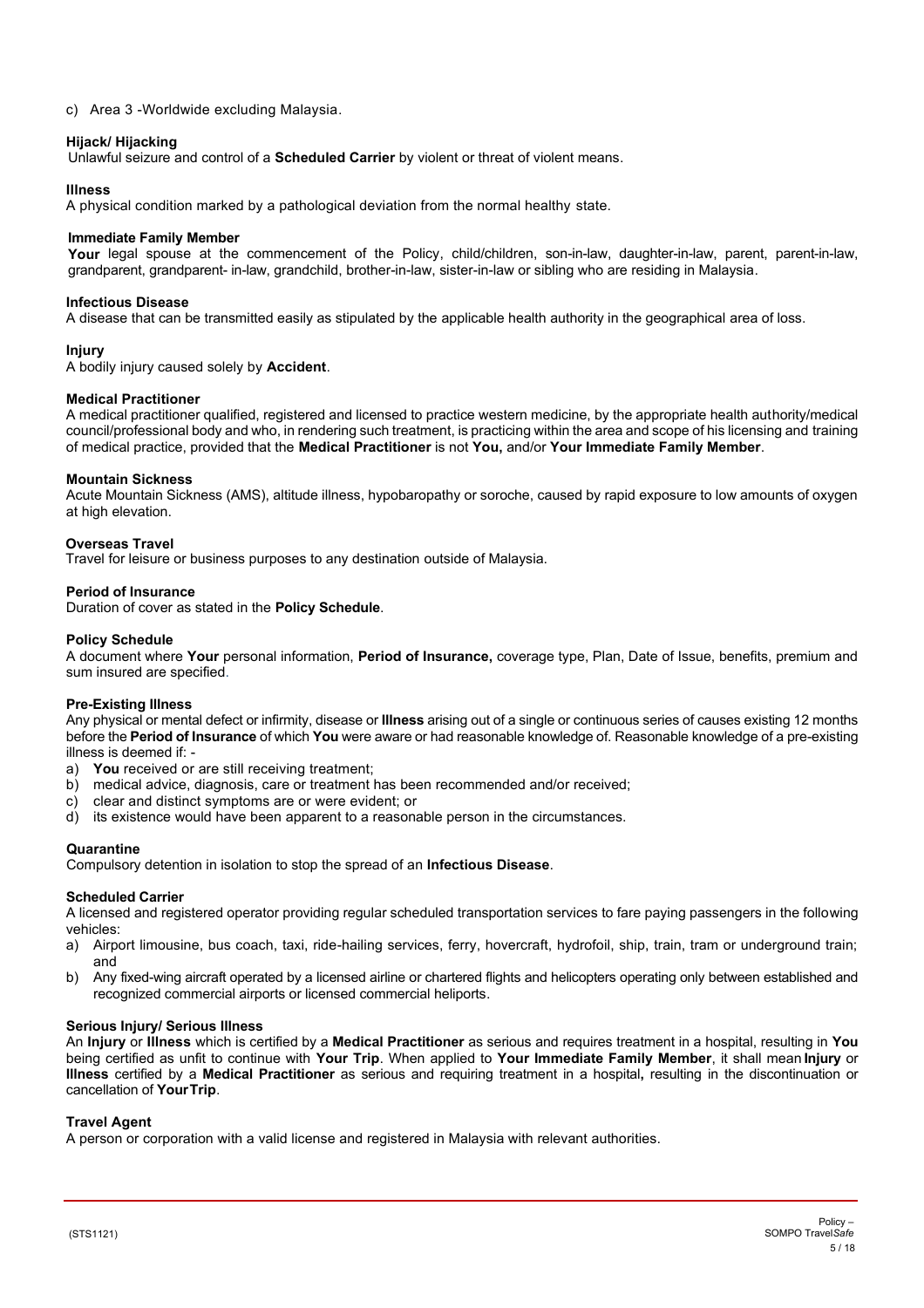# **Travelling Companion**

A person who has reservation or confirmation of travel to accompany **You** on the same **Trip**.

# **Trip**

The return journey commencing from the time **You** leave **Your** home or place of work or any other elected destination in Malaysia (whichever is later) until the time **You** return, and ceases on whichever of the following occurs first:

- a) The end of the **Period of Insurance** specified in the **Policy Schedule**;
- Your arrival at Your home or place of work (whichever is the earlier) in Malaysia; or
- c) 24 hours after **Your** arrival in Malaysia (not applicable for **Domestic Travel**).

The duration for each **Trip** shall not exceed 120 consecutive days from the commencement date of the **Trip**. For one-way travel, cover will cease 72 hours from the scheduled time of arrival at the final destination and stop overs shall not exceed 30 days.

#### **Valuables**

Personal items of high value including but not limited to antiques, works of art, items made of precious metals or precious stones, including precious and semi-precious gems, jewellery, watches or furs.

# **We/Our/Us**

Berjaya Sompo Insurance Berhad.

# **You/Your/Person Insured**

Each person named in the **Policy Schedule**, who is between 30 days and 80 years of age and a Malaysian citizen, Permanent Resident, Work Permit Holder, Employment Pass Holder, Student Pass Holder or otherwise legally employed in Malaysia.

# **WHAT WE WILL COVER**

<span id="page-5-0"></span>**We** will pay **You** for any loss and/or damage up to the amount stated in the **Policy Schedule** while on a **Trip** subject to the conditions, exclusions and limitations of this Policy.

It is a fundamental and absolute condition of this Policy that the premium due must be paid and received by **Us** before the cover commences.

# **Schedule of Benefits:**

| <b>BENEFITS</b> |                                                                                                   | <b>LIMIT</b><br><b>PER PERSON</b> | <b>SUM INSURED (RM)</b> |                    |                   |                  |
|-----------------|---------------------------------------------------------------------------------------------------|-----------------------------------|-------------------------|--------------------|-------------------|------------------|
|                 |                                                                                                   |                                   | <b>OVERSEAS TRAVEL</b>  |                    |                   | <b>DOMESTIC</b>  |
|                 |                                                                                                   |                                   | <b>ELITE A</b>          | <b>ELITE B</b>     | <b>ELITE C</b>    | <b>TRAVEL</b>    |
| 1               | <b>MEDICAL &amp; OTHER EXPENSES</b>                                                               |                                   |                         |                    |                   |                  |
| 1.1             | <b>Medical, Hospital &amp; Other Expenses</b>                                                     | Up to 70 years<br>Above 70 years  | 500.000<br>150,000      | 300.000<br>100,000 | 150.000<br>75,000 | 20.000<br>10,000 |
| 1.2             | <b>Alternative Medicine*</b>                                                                      | Per Individual                    | 1,000                   | 1,000              | N/A               | N/A              |
| 1.3             | <b>Compassionate Visitation Care</b><br>(due to Your hospitalisation) *                           | Per Individual                    | 7.500                   | 7.500              | 5.000             | N/A              |
| 1.4             | <b>Compassionate Visitation Benefit</b><br>(due to Your death) *                                  | Per Individual                    | 7,500                   | 7,500              | 5,000             | N/A              |
| 1.5             | Medical Treatment in Malaysia *<br>Follow-up treatment within 60 days upon<br>return to Malaysia. | Up to 70 years<br>Above 70 years  | 10.000<br>5,000         | 10.000<br>5,000    | 10.000<br>5,000   | N/A<br>N/A       |
| 1.6             | Child Care Benefit*                                                                               | Per Individual                    | 5.000                   | 5.000              | N/A               | N/A              |
| 1.7             | <b>Hospital Allowance*</b>                                                                        | Per Dav<br>Per Individual         | 250<br>10,000           | 250<br>10,000      | N/A<br>N/A        | 150<br>1,500     |
| 1.8             | <b>Overseas Quarantine Allowance Due</b><br>to COVID-19*                                          | Per Individual                    | 2.000                   | 2.000              | 1.000             | N/A              |
|                 | *Subject to maximum limit payable for item 1.1                                                    |                                   |                         |                    |                   |                  |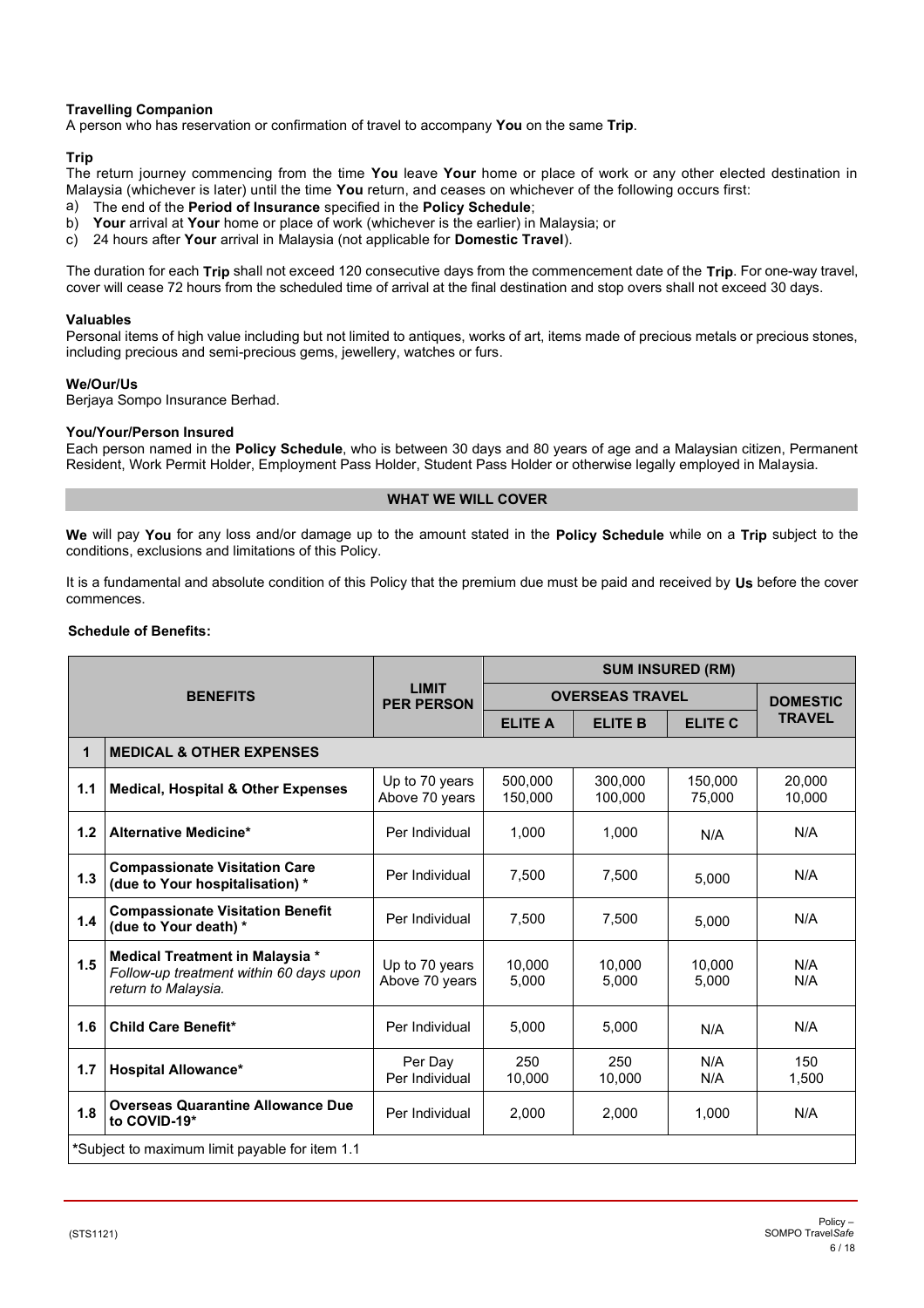| <b>BENEFITS</b> |                                                                                                                                                                         | <b>LIMIT</b><br><b>PER PERSON</b> | <b>SUM INSURED (RM)</b> |                        |                |                 |
|-----------------|-------------------------------------------------------------------------------------------------------------------------------------------------------------------------|-----------------------------------|-------------------------|------------------------|----------------|-----------------|
|                 |                                                                                                                                                                         |                                   |                         | <b>OVERSEAS TRAVEL</b> |                | <b>DOMESTIC</b> |
|                 |                                                                                                                                                                         |                                   | <b>ELITE A</b>          | <b>ELITE B</b>         | <b>ELITE C</b> | <b>TRAVEL</b>   |
| 2.              | <b>PERSONAL ACCIDENT</b>                                                                                                                                                |                                   |                         |                        |                |                 |
| 2.1             | <b>Personal Accident</b>                                                                                                                                                |                                   |                         |                        |                |                 |
|                 | a) Accidental Death                                                                                                                                                     | Per Individual                    | 250,000                 | 200,000                | 100,000        | 100,000         |
|                 | b) Permanent Total Disablement                                                                                                                                          | Per Individual                    | 250,000                 | 200,000                | 100,000        | 100,000         |
|                 | c) Loss of sight of one or both eyes<br>and/or loss of one or more limbs                                                                                                | Per Individual                    | 250,000                 | 200,000                | 100,000        | 100,000         |
| 3.              | <b>EMERGENCY MEDICAL EVACUATION &amp; REPATRIATION</b>                                                                                                                  |                                   |                         |                        |                |                 |
| 3.1             | <b>Emergency Medical Evacuation/</b><br>Repatriation                                                                                                                    | Per Individual                    | 250,000                 | 250,000                | 250,000        | N/A             |
| 3.2             | <b>Repatriation of Mortal Remains</b>                                                                                                                                   | Per Individual                    | 250,000                 | 250,000                | 250.000        | N/A             |
|                 | Maximum limit payable for item 3.1 and 3.2                                                                                                                              | Above 70 years                    | 150,000                 | 150,000                | 150,000        | N/A             |
| 4.              | <b>TRAVEL INCONVENIENCES &amp; OTHER TRAVEL RELATED BENEFITS</b>                                                                                                        |                                   |                         |                        |                |                 |
| 4.1             | Loss of Baggage and Personal Effects                                                                                                                                    | Per Individual                    | 5,000                   | 5,000                  | N/A            | N/A             |
| 4.2             | <b>Baggage Delay</b><br>RM200.00 for every 6 full consecutive<br>hours delay                                                                                            | Per Individual                    | 800                     | 800                    | N/A            | N/A             |
| 4.3             | <b>Personal Money &amp; Documents</b>                                                                                                                                   | Per Individual                    | 5,000                   | 5,000                  | N/A            | N/A             |
| 4.4             | <b>Travel Delay</b><br>RM200.00 for every 6 full consecutive<br>hours delay                                                                                             | Per Individual                    | 3,000                   | 3,000                  | N/A            | N/A             |
| 4.5             | <b>Travel Re-Route</b>                                                                                                                                                  | Per Individual                    | 200                     | 200                    | N/A            | N/A             |
| 4.6             | <b>Loss of Deposit or Cancellation</b>                                                                                                                                  | Per Individual                    | 15,000                  | 15,000                 | N/A            | N/A             |
| 4.7             | <b>Travel Curtailment</b>                                                                                                                                               | Per Individual                    | 15,000                  | 15,000                 | N/A            | N/A             |
| 4.8             | <b>Travel Overbooked</b><br>RM200.00 for every 6 full consecutive<br>hours for overbooked common air carrier<br>and no alternative transportation is made<br>available. | Per Individual                    | 1,000                   | 1,000                  | N/A            | N/A             |
| 4.9             | <b>Travel Misconnection</b><br>RM200.00 if no alternative transportation<br>available within 4 hours of the actual<br>arrival time.                                     | Per Individual                    | 200                     | 200                    | N/A            | N/A             |
|                 | <b>Hijacking Inconvenience</b><br>4.10   RM1,000.00 for every 24 full consecutive<br>hours of hijack.                                                                   | Per Individual                    | 8,000                   | 8,000                  | N/A            | N/A             |
|                 | 4.11 Missed Departure                                                                                                                                                   | Per Individual                    | 1,000                   | 1,000                  | N/A            | N/A             |
| 4.12            | Loss of Deposit or Full Payment due to<br><b>Insolvency of Airlines</b>                                                                                                 | Per Individual                    | 5,000                   | 5,000                  | N/A            | N/A             |
|                 | 4.13 Personal Liability                                                                                                                                                 | Per Individual                    | 1,000,000               | 1,000,000              | N/A            | N/A             |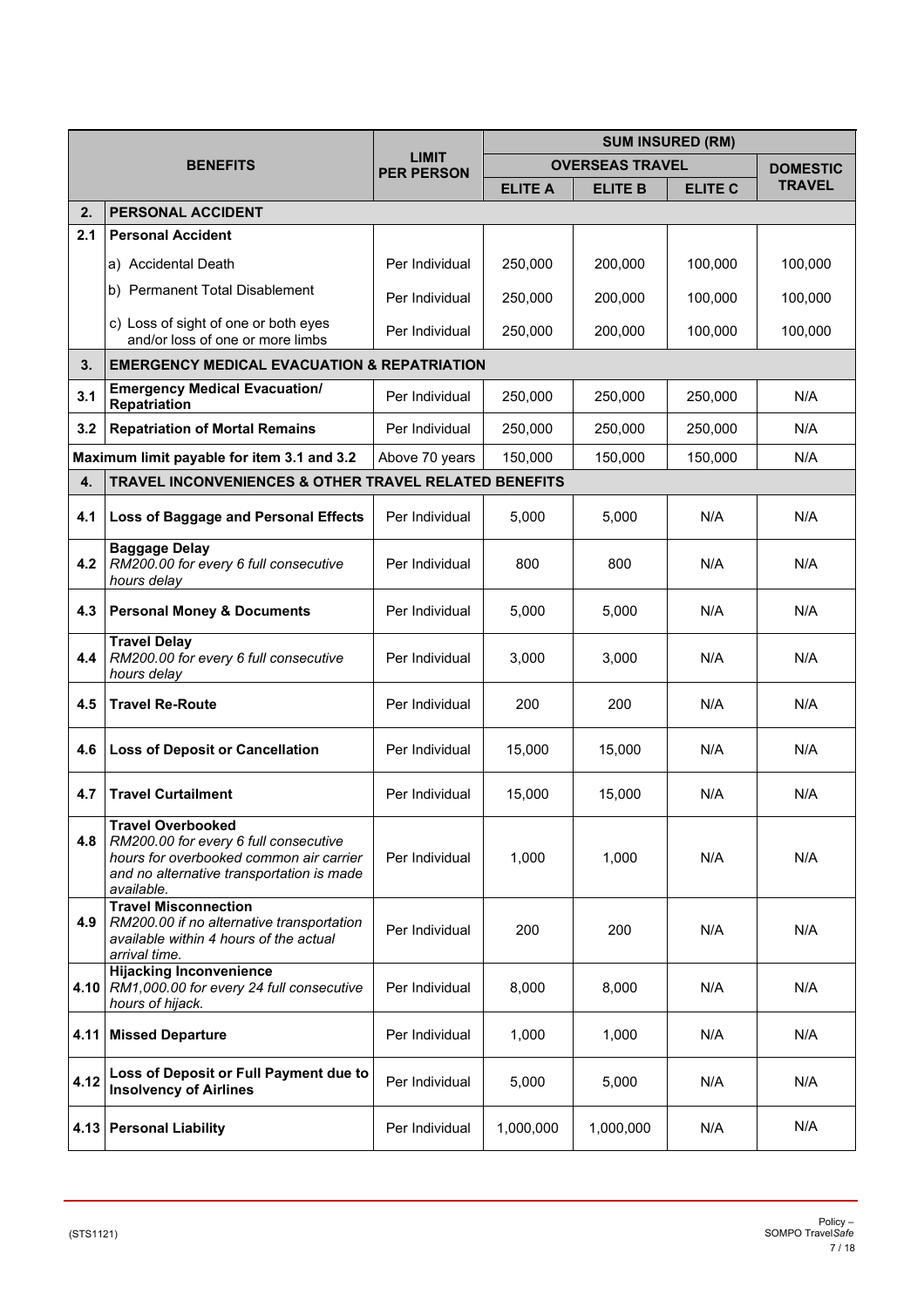# **Automatic Extension of Coverage**

In the event of delay beyond **Your** control during **Your Trip** on a **Scheduled Carrier** as a result of **Your Serious Injury/ Serious Illness** or unavoidable delay of the **Scheduled Carrier** and the return journey cannot be completed within the **Period of Insurance**, cover shall be automatically extended for up to 30 days without additional premium or such other period as is reasonably necessary for completion of the journey, provided that either event is admissible in the first instance and **You** have evidence explaining the delay.

# **BENEFIT 1 - MEDICAL & OTHER EXPENSES**

# <span id="page-7-0"></span>For **Overseas Travel**

**We** will reimburse **You** for the necessary expenses incurred as a direct result of **Injury** or **Illness** (including **COVID-19**) sustained by **You** during the **Period of Insurance**.

# For **Domestic Travel**,

**We** will reimburse **You** for the necessary expenses incurred as a direct result of **Injury** or **COVID-19** sustained by **You** during the **Period of Insurance**.

#### **Benefit 1.1 - Medical, Hospital & Other Expenses**

In the event of hospitalisation, **We** will reimburse for necessary and reasonable fees, charges or expenses for:

- a) Medical, surgical, hospital, nursing home or nursing services and emergency ambulance services.
- b) Emergency dental treatment for the alleviation of sudden pain or treatment for damage to sound and natural teeth provided such damage is caused solely by Injury (excluding replacement of dentures and crowns).

#### **Benefit 1.2 - Alternative Medicine**

If **You** suffer from an **Injury** as a result of an **Accident** during the **Trip** and seek alternative medicine, **We** will reimburse the expenses incurred for such treatment. Alternative medicine shall mean treatment from a registered traditional medicine practitioner, osteopath, physiotherapist and/or a chiropractor provided treatment is sought from a **Medical Practitioner** in the first instance.

#### **Benefit 1.3 - Compassionate Visitation Care (due to Your hospitalisation)**

**We** will reimburse for reasonable additional accommodation and travelling expenses (limited to a round trip economy class air ticket) incurred by a relative or friend required to care for **You** on the medical advice of the treating **Medical Practitioner**.

#### **Benefit 1.4 - Compassionate Visitation Benefit (due to Your death)**

**We** will reimburse **Your** legal representative for reasonable travel and hotel accommodation expenses incurred by a relative or friend to assist in the burial or cremation arrangements in the locality of **Your** death due to an **Accident** or **Illness** whilst on the **Trip** and no adult member of **Your** family was with **You**.

*Only Benefit 1.3 or 1.4 is payable for any one event*.

#### **Benefit 1.5 - Medical Treatment in Malaysia**

**We** will reimburse for follow-up medical expenses incurred for a maximum period of 60 days following **Your** return to Malaysia from **Your Trip**.

#### **Benefit 1.6 - Child Care Benefit**

**We** will reimburse for reasonable additional accommodation, communication, round trip economy class air ticket, meals and travel expenses incurred at the place of loss by one **Immediate Family Member** to take care of **Your** children aged below 18 years as a result of **Your** hospitalisation and/or to accompany **Your** said children back to Malaysia.

#### **Benefit 1.7 – Hospital Allowance**

**We** will pay **You** for each full day of **Your** confinement to hospital as an in-patient during the **Trip**, in addition to the fees, charges or expenses payable under Benefit 1.

#### **Benefit 1.8 – Overseas Quarantine Allowance Due to COVID-19**

We will pay **You** if **You** are diagnosed and tested positive with **COVID-19** whilst on **Overseas Travel** and are required to observe mandatory **Quarantine** by any government or relevant health authorities. This benefit is only payable once per **Trip**.

# *Exclusion applicable to Benefit 1.8*

*We will not pay for Benefit 1.8:*

- *1. If the Quarantine period is not within the Period of Insurance.*
- *2. If Quarantine orders are mandated by the government for all travellers arriving into the destination country and You are not tested positive with COVID-19.*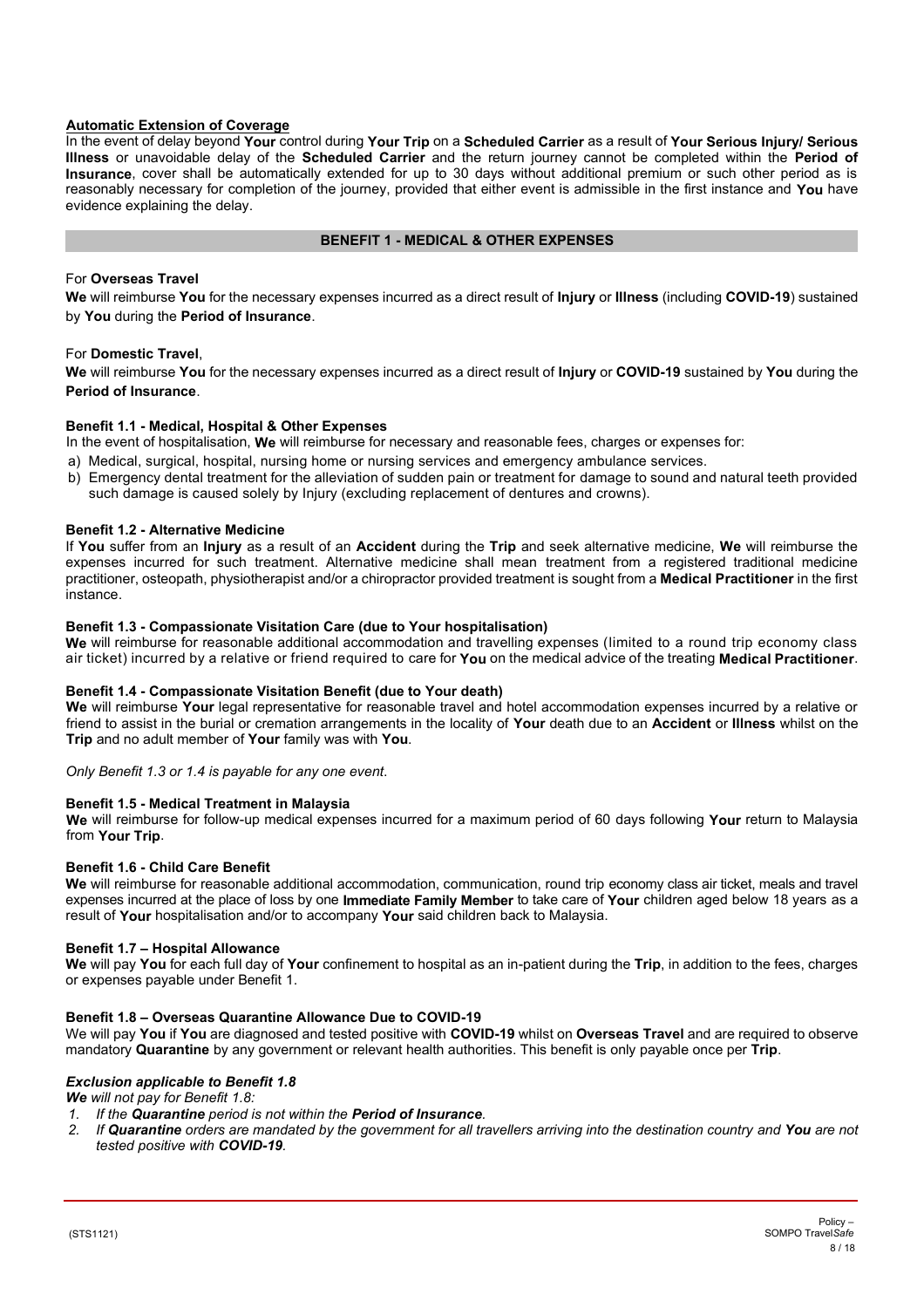*Only Benefit 1.7 or 1.8 is payable for any one event.*

*For Domestic Travel, Benefits 1.1 and 1.7 due to COVID-19 is only applicable for Trip by scheduled air carrier.*

*Exclusion applicable to Benefit 1 We will not pay for any Illness:*

- *1. Sustained during Domestic Travel except due to COVID-19.*
- 2. *due to Infectious Disease excluding COVID-19, which is declared or notified as an epidemic by the applicable health authority in the covered destination or a pandemic by the WHO until such declaration or notification is lifted by the WHO or applicable health authority in the covered destination.*
- 3. *If You are tested positive with COVID-19 from the COVID-19 polymerase chain reaction (PCR) test or any COVID-19 equivalent test approved by the Malaysian authorities within 72 hours prior to Your Trip.*
- 4. *due to COVID-19 if You are not Fully Vaccinated.*

# **BENEFIT 2 - PERSONAL ACCIDENT**

<span id="page-8-0"></span>**We** will pay **You** or **Your** legal representative upon **Your** death or **Injury** caused solely and directly by **Accident.**

#### **Benefit 2.1 - Personal Accident**

a) Death;

- b) Total and permanent loss of sight in one or both eyes;
- c) Total loss by physical severance or total and permanent loss of use of one or both limbs; or
- d) Permanent and total inability to engage in any lawful occupation.

| <b>Scale of Compensation</b>                                                                                                                                                                                                                                                   | <b>Principle Sum Insured (%)</b> |
|--------------------------------------------------------------------------------------------------------------------------------------------------------------------------------------------------------------------------------------------------------------------------------|----------------------------------|
| <b>Death</b>                                                                                                                                                                                                                                                                   | 100                              |
| Permanent and Total Inability to engage in any lawful occupation                                                                                                                                                                                                               | 100                              |
| Loss of sight of one or both eyes and/or Loss of one or more limbs<br>Loss of sight shall mean total and irrecoverable loss of sight.<br>a)<br>Loss of limb shall mean loss by physical severance of a hand at or above<br>b)<br>the wrist or of a foot at or above the ankle. | 100                              |

The maximum amount payable for Benefit 2.1 for death or, one or more **Injury** shall not exceed 100%.

#### **BENEFIT 3 - EMERGENCY MEDICAL EVACUATION & REPATRIATION**

#### <span id="page-8-1"></span>**Benefit 3.1 - Emergency Medical Evacuation/ Repatriation**

**We** will pay for air or surface transportation, medical care during such transportation, communications and all usual ancillary charges incurred in moving **You** with **Serious Injury/Serious Illness** causing life threatening medical emergencies such as **Your**  death or serious impairment to **Your** health, requiring **Your** immediate evacuation to obtain urgent medical treatment in the nearest hospital where appropriate medical care is available, not necessarily to Malaysia, as advised and approved by **Our** authorised service provider.

In the event **You** are hospitalised while **Overseas Travel** and it is medically necessary to bring **You** back to Malaysia to continue treatment, **Our** authorised service provider will provide the emergency medical repatriation services based on the advice of the treating **Medical Practitioner**. **We** will pay the reasonable and necessary repatriation costs including the reasonable transportation cost for 1 qualified medical attendant accompanying **You**.

**You** must contact **Our** SOMPO Travel*Safe* Hotline at 603-7628 3860 or 603-7841 5770 as soon as possible to obtain approval in advance of any evacuation and to make the necessary transportation arrangements or **Your** claim for such costs will be rejected.

**Our** authorised service provider will provide emergency medical evacuation and/or repatriation to **You**.

#### **Benefit 3.2 - Repatriation of Mortal Remains**

**We** will pay for the necessary cost of transporting **Your** mortal remains to Malaysia in the event of **Your** death due to **Accident** or **Illness** during the **Trip**.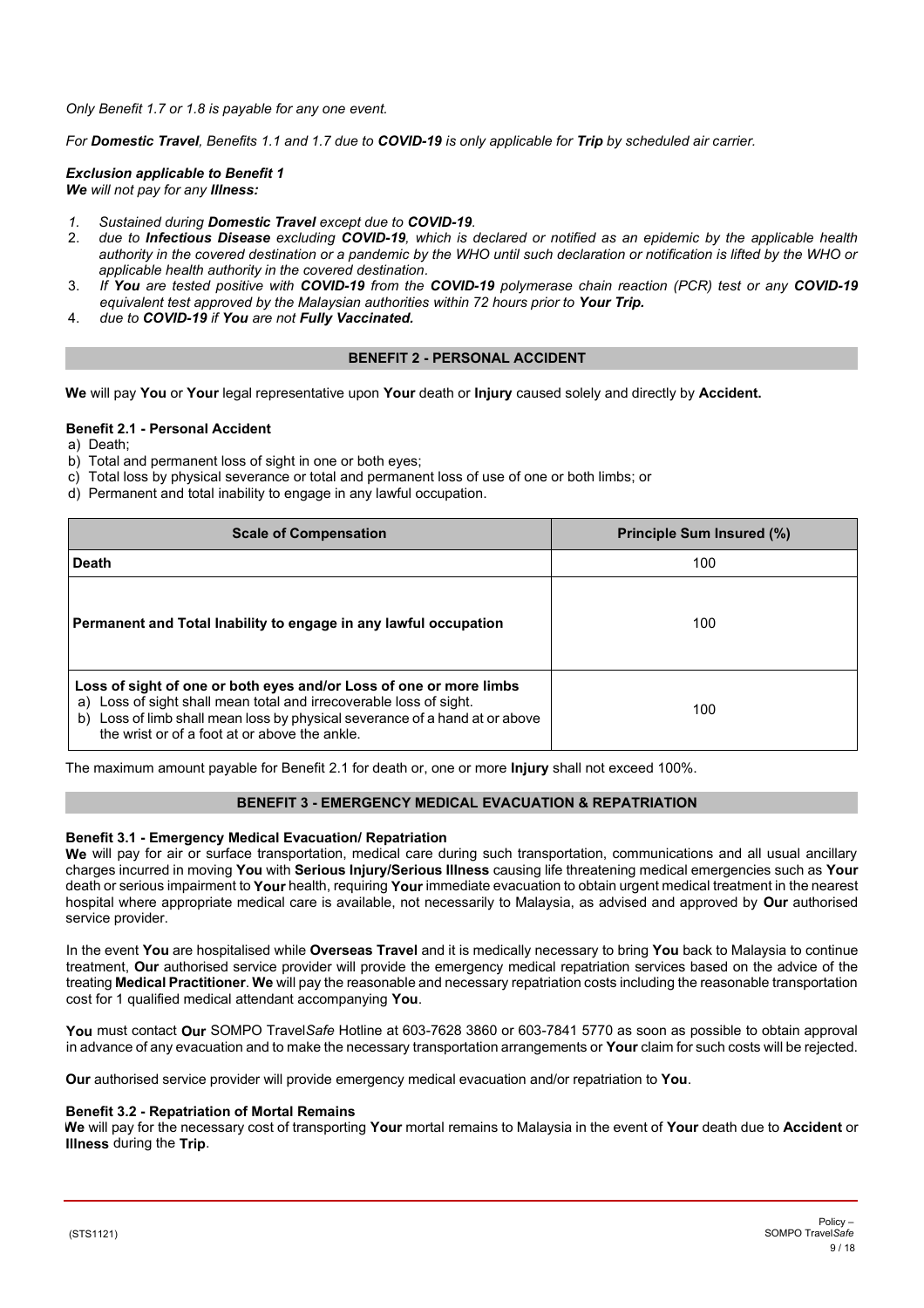# *Exclusion applicable to Benefit 3*

*We will not pay for Benefit 3 arising directly or indirectly from:*

- *1) Mountain Sickness;*
- *2) Infectious Disease excluding COVID-19, which is declared or notified as an epidemic by the applicable health authority in the covered destination or a pandemic by the WHO until such declaration or notification is lifted by the WHO or applicable health authority in the covered destination.*
- *3) If You are tested positive with COVID-19 from the COVID-19 polymerase chain reaction (PCR) test or any COVID-19 equivalent test approved by the Malaysian authorities within 72 hours prior to Your Trip.*
- *4) Any circumstances regarding COVID-19 if You are not Fully Vaccinated.*

# **BENEFIT 4 - TRAVEL INCONVENIENCES & OTHER TRAVEL RELATED BENEFITS**

#### <span id="page-9-0"></span>**Benefit 4.1 - Loss of Baggage and Personal Effects**

**We** will reimburse for the loss, damage or repair of **Your** luggage and personal effects while on a **Trip** (including clothing worn) due to theft, damage or loss during **Your Trip** outside Malaysia, less deduction for any wear and tear, depreciation or any compensation paid by the **Scheduled Carrier**. The luggage and personal effects must be owned by **You** and be in **Your** possession or on **Your** person and includes suitcase, trunks, hand luggage and the like receptacles as well as their contents.

**We** will pay the original purchase price of any lost item purchased by **You** during the **Trip** if **You** provide the original receipt, otherwise reimbursement will be based on **Our** assessment of the available evidence.

For loss or damage due to common carrier or hotel, **You** should lodge a claim with the common carrier or hotel first before lodging a claim with **Us** together with proof of compensation received from or claim rejected by the common carrier or hotel.

#### *Exclusions applicable to Section 4.1*

*We will not pay for claims in respect of the following:*

- *1. Loss or damage exceeding:*
- *a) RM500.00 in respect of every single article, pair or set of articles other than notebook computer;*
- *b) the proportionate part of the value of an article belonging to a pair or set;*
- *c) RM1,000.00 in respect of notebook computer;*
- *d) RM2,000.00 in total for Valuables.*
- *2. Loss of or damage to:*
- *a) animals;*
- *b) live or ornamental plants, seeds of the plants or any of its derivatives;*
- *c) bonds, stamps, identity documents, credit and payment cards, travel document, cash, stocks, negotiable instruments and securities or documents of any kind;*
- *d) contact or corneal lenses, glasses, china marble, earthenware, tortoise shells, bulbs or valves, hearing aids, prosthetic limbs, artificial teeth or dental bridges or dentures;*
- *e) cosmetics of any kind;*
- *f) accessories of any kind including fashion accessory;*
- *g) information or data stored in tapes, cards, discs, or other storage medium;*
- *h) traditional herbs, perishable and consumable goods or bottles or any subsequent damages caused as a result thereof;*
- *i) pedal cycles, wheelchairs, prams, pushchairs or baby buggies other than while they are being conveyed by public transport services and carrier;*
- *j) property more specifically insured elsewhere;*
- *k) Valuables unless at all times they are attended by You or deposited in a hotel safe or hotel safety box;*
- *l) fragile articles, musical instruments, sculptures and household goods;*
- *m) handphones, pagers, portable computer equipment (other than notebook computer); including personal digital assistant and its accessories;*
- *n) any item that is loaned, rented or hired;*
- *o) baggage that is sent in advance, mailed or shipped separately.*
- *3. Loss or damage due to atmospheric or climatic conditions, wear and tear or depreciation, moth or vermin, gradual deterioration, mechanical or electrical breakdown or derangement, inherent vice;*
- *4. Loss or damage to luggage not kept in Your travel accommodation unless it is at all times attended by You;*
- *5. Loss or theft of Your personal effects left unattended in a public place or unattended vehicle unless stored completely out of view in the trunk of the vehicle, the vehicle is fully locked with all windows shut at the time of the incident and there is visible proof of forced entry;*
- *6. Loss or damage due to Your negligence;*
- *7. Unexplained and mysterious disappearance;*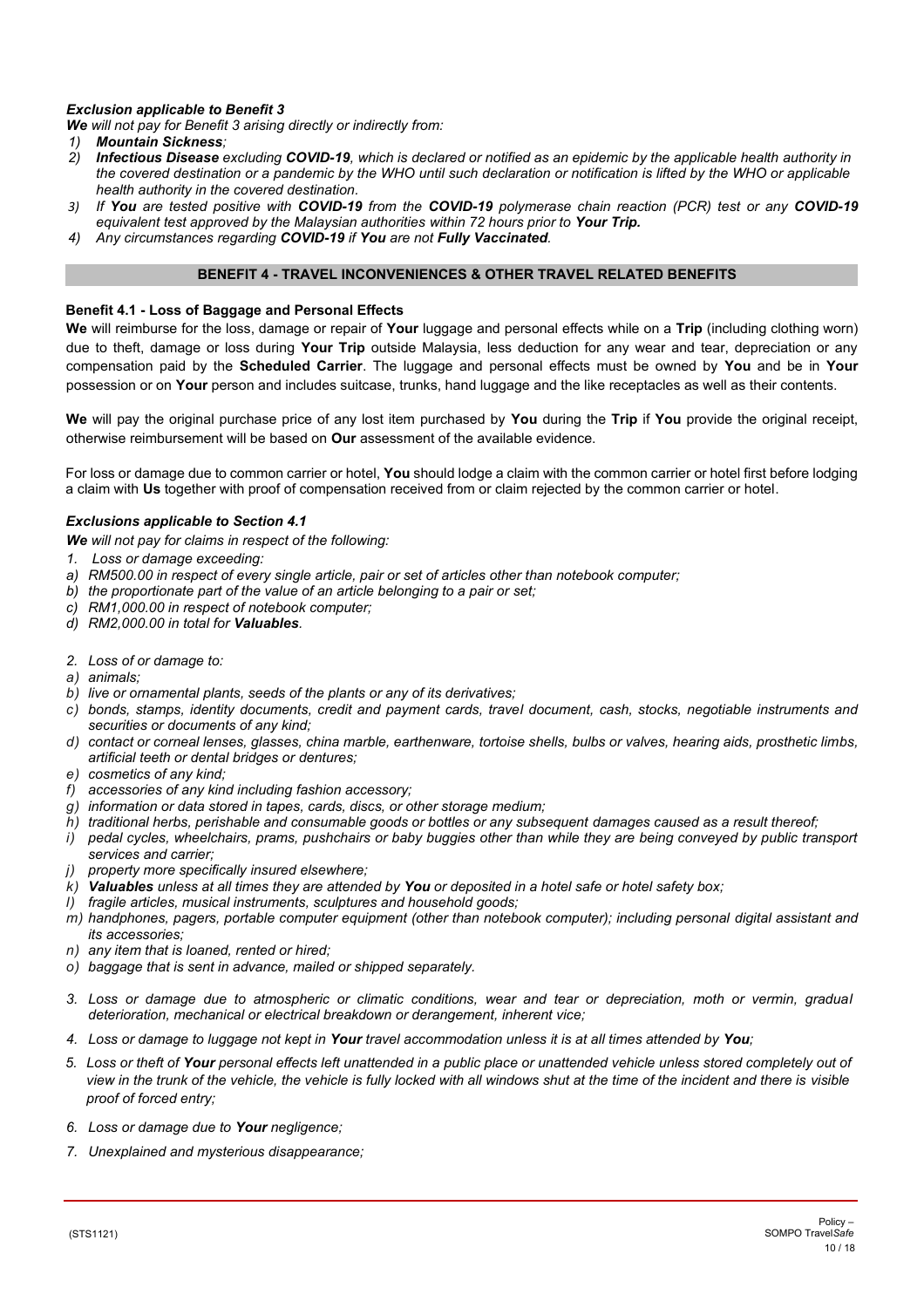*8. Losses not reported to the authorities within 24 hours of discovery.*

# **Benefit 4.2 - Baggage Delay**

**We** will pay **You** RM200.00 for every 6 complete hours that **Your** checked-in baggage is delayed, misdirected or temporarily misplaced by the **Scheduled Carrier.**

The period of delay shall be calculated from the time of **Your** arrival at the scheduled destination until the time **You** received **Your**  baggage**.**

# *Exclusions applicable to Section 4.2*

*We will not pay for claims in respect of:*

- *1. Baggage delay not reported immediately upon discovery to the Scheduled Carrier;*
- *2. Baggage legally delayed, held or confiscated by customs or other officials;*
- *3. Baggage delay on Your return journey to Malaysia;*
- *4. Your failure to obtain a written confirmation from the operator of Scheduled Carrier on the baggage delivery time.*

# *IMPORTANT: Only Benefit 4.1 or 4.2 is payable for any one event.*

# **Benefit 4.3 - Personal Money and Documents**

**We** will reimburse for:

- 1. The loss of:
	- a) Travel documents and<br>b) Money (cash. travellers
	- b) Money (cash, travellers cheques or banknotes) belonging to **You** of up to RM800.00. Money must be kept with **You** or in a hotel safe;

which are in **Your** possession or kept in a hotel safe, arising out of robbery, burglary or theft whilst on the **Trip**. Such losses detailing the circumstances and list of items stolen must be reported to the local police at the place of loss within 24 hours after the incident.

2. Any additional travel and accommodation expenses incurred to obtain replacement passports, travel tickets and/or other relevant travel documents.

# *Exclusions applicable to Section 4.3*

*We will not pay for claims in respect of loss, damage or theft:*

- *1. arising from delay, confiscation or detention by customs, police or other officials;*
- *2. whilst in the custody of the Scheduled Carrier unless reported immediately on discovery and in the case of an airline, a Property Irregularity Report is obtained from the said airline. A claim must be made against the Scheduled Carriers or other relevant authorities;*
- *3. not reported to the police within 24 hours at the place of loss;*
- *4. of Your money and documents left unattended in a public place or unattended vehicle or as a result of Your failure to take due care for the safety and security of such money and documents;*
- *5. to Your money and documents otherwise reimbursed by a common carrier or a hotel.*

# **Benefit 4.4 - Travel Delay**

- 1. If the departure time of the **Scheduled Carrier** is different from the time specified in the itinerary supplied to **You**, **We** will pay **You** RM200.00 for each consecutive 6 hours of delay.
- 2. If any part of the **Trip** is cancelled due to the delay, but **You** continue with the rest of the **Trip**, **We** will reimburse **You** for irrecoverable deposits or charges paid in advance or contracted to be paid for the cancelled part of the **Trip**. The number of hours delayed must be verified in writing by the **Scheduled Carrier** or their handling agent(s). If **You** are entitled to a refund from the **Scheduled Carrier**, **We** will only be liable for the losses not recovered.

#### *Exclusions applicable to Section 4.4*

*We will not pay for claims arising directly or indirectly from:*

- *1. Your failure to check- in according to the itinerary supplied to You;*
- *2. Your failure to obtain a written confirmation from the Scheduled Carrier or their handling agents on the number of hours of delay;*
- *3. Strike, riot or industrial action publicly known to be existing on the date You purchased this Policy;*
- *4. Your late arrival at the Scheduled Carrier's gate/point of departure (except for the late arrival of the Scheduled Carrier due to strike or industry action);*
- *5. Rescheduled or cancelled flights by the Scheduled Carrier which was notified to You at least 24 hours before the Trip;*
- *6. Additional expenses incurred, if any part of Your planned Trip is cancelled, deferred or postponed.*

#### **Benefit 4.5 - Travel Re-Route**

**We** will pay **You** RM200.00 if the **Scheduled Carrier** departed on time but arrival at destination is delayed by at least 6 hours from the time specified in the itinerary supplied to **You**, due to strike or industrial action, adverse weather conditions or mechanical breakdown.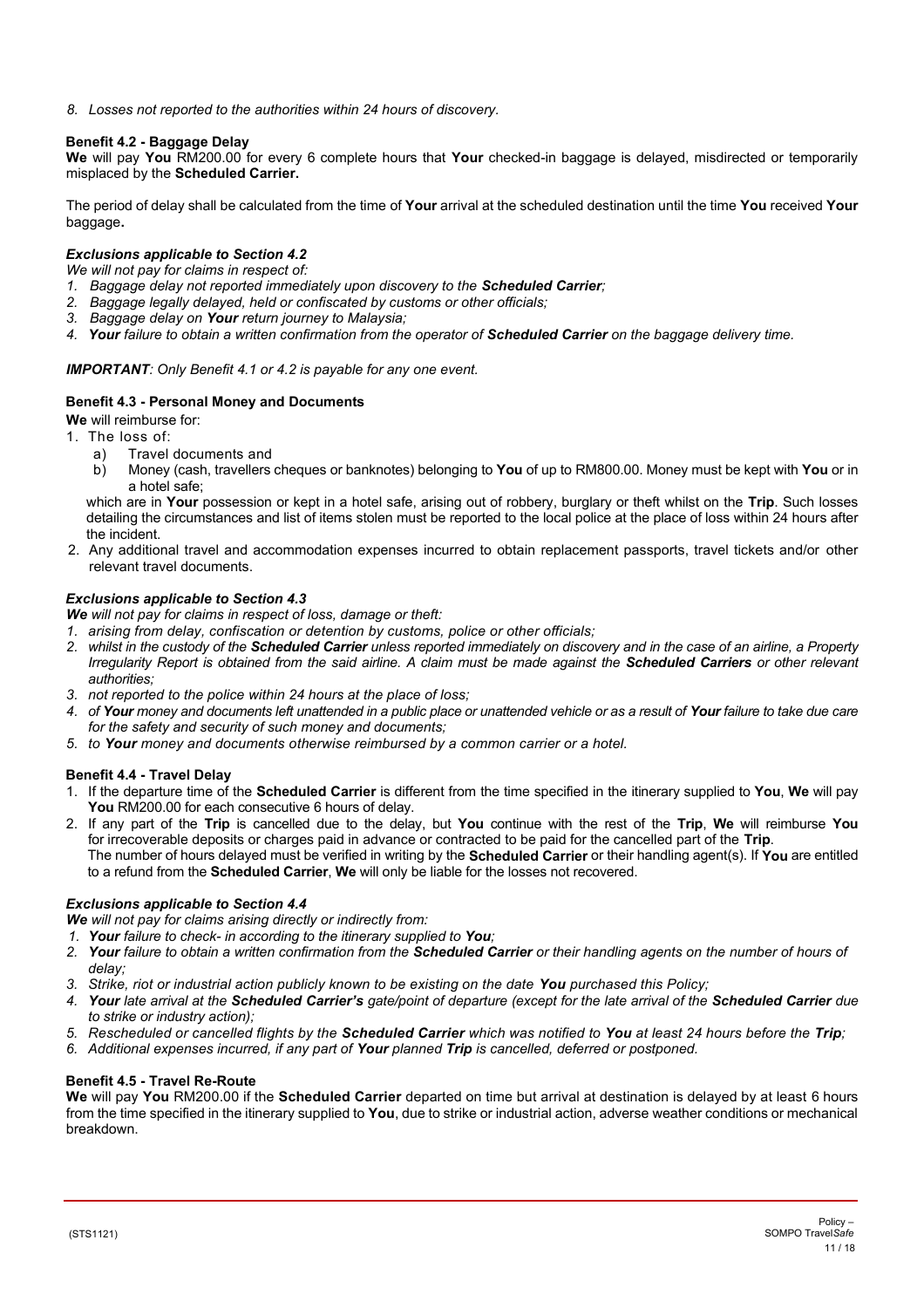# *Exclusions applicable to Section 4.5*

*We will not pay for claims arising directly or indirectly from:*

- *1. The Scheduled Carrier which You have arranged to travel is cancelled or delayed in departure and causing the delay in arrival to your scheduled destination;*
- *2. Your failure to obtain a written confirmation from the Scheduled Carrier or their handling agents on the number of hours of delay and the reason for such delay;*
- *3. Strike or industrial action publicly known to be existing on the date You purchased this Policy.*

# **Benefit 4.6 - Loss of Deposit or Cancellation**

1. Cancellation

**We** will reimburse for loss of irrecoverable deposits or charges paid in advance or contracted to be paid for **Your Trip** in the event of necessary and unavoidable cancellation as a result of:

- a) **Your** death, **Serious Injury/Serious Illness** or the death, **Serious Injury/Serious Illness** of **Your Immediate Family Member** within 60 days of **Your Trip**. The death certificate or written medical advice from the **Medical Practitioner** treating **You** or **Your Immediate Family Member** to cancel the **Trip** due to **Serious Injury/Serious Illness** must be obtained.
- b) natural disasters at **Your** scheduled destination.
- c) unexpected strike, riot or civil commotion at the planned destination.
- d) summons to attend legal proceedings which were not made known to **You** prior to **Your** purchase of this Policy.
- e) damage to **Your** residence in Malaysia due to fire, flood or similar natural disasters occurring within 1 week of the **Trip** requiring **Your** presence on the departure date of the **Trip**.
- f) **You** or **Your Immediate Family Member** staying in the same household in Malaysia, or **Your Travelling Companion,** is diagnosed and tested positive for **COVID-19** within 30 days prior to **Your** scheduled departure date from Malaysia.
- 2. Deferments or Postponement

If **Your Trip** is postponed or deferred due to any of the causes in 1.a) to 1.f) above, **We** will reimburse **You** for additional charges incurred to amend **Your** travel dates.

Benefit 4.6 is effective from the date the **Policy Schedule** is issued and terminates on the commencement of the **Trip** from Malaysia.

# *Exclusions applicable to Benefit 4.6*

*We will not pay for any loss:*

- *a) if this Policy is purchased less than 14 days before commencement of Your Trip.*
- *b) Due to a positive COVID-19 diagnosis within 14 days prior to the date of purchase of Your Policy.*
- *c) If You postpone Your Trip solely due to epidemic or pandemic-related travel advisories, including but not limited to border closures, Quarantine orders, government orders issued by governments or the World Health Organization for the destination country or home country.*

Only Benefit 4.6.1 or 4.6.2 is payable for any one event.

#### **Benefit 4.7 - Travel Curtailment**

**We** will reimburse for the proportional return of the irrecoverable prepaid costs of **Your Trip** as shown on the booking invoice, calculated on a pro rata basis from the date of **Your** early return to Malaysia to the scheduled return date of the **Trip** or **Period of Insurance** whichever is earlier, necessarily and unavoidably incurred, resulting in Curtailment (as defined) due to:

- 1) **Your Serious Injury/ Serious Illness.**
- 2) death, **Serious Injury**/ **Serious Illness** of **Your Immediate Family Member** or **Your Travelling Companion**.
- 3) **Hijacking** of the aircraft in which **You** are travelling
- 4) natural disasters at **Your** scheduled destination.
- 5) damage to **Your** principal residence from fire, flood, or similar natural disasters, requiring **Your** presence on the premises.
- 6) unexpected strike, riot or civil commotion at the planned destination that risks danger to **Your** life.
- 7) **You** or **Your Traveling Companion** being diagnosed with **COVID-19** whilst on **Overseas Travel** or **Your Immediate Family Member** is diagnosed with **COVID-19** and **You** need to cut short **Your Trip** to return to Malaysia.

If the prepaid costs are confined to air tickets, **We** will reimburse **You** for the unused sector of the air tickets.

A medical certificate must be obtained from the **Medical Practitioner** treating **You, Your Immediate Family Member** or the person with whom **You** are travelling**,** confirming the advisability to return to Malaysia due to **Serious Injury/ Serious Illness**.

For **Hijacking** or death, proportional return of the irrecoverable prepaid cost shall be calculated from the date of occurrence to the expiry of the **Trip** or **Period of Insurance,** whichever is earlier.

This coverage is effective only if the Policy is purchased before **You** became aware of any circumstances which could lead to **Curtailment**.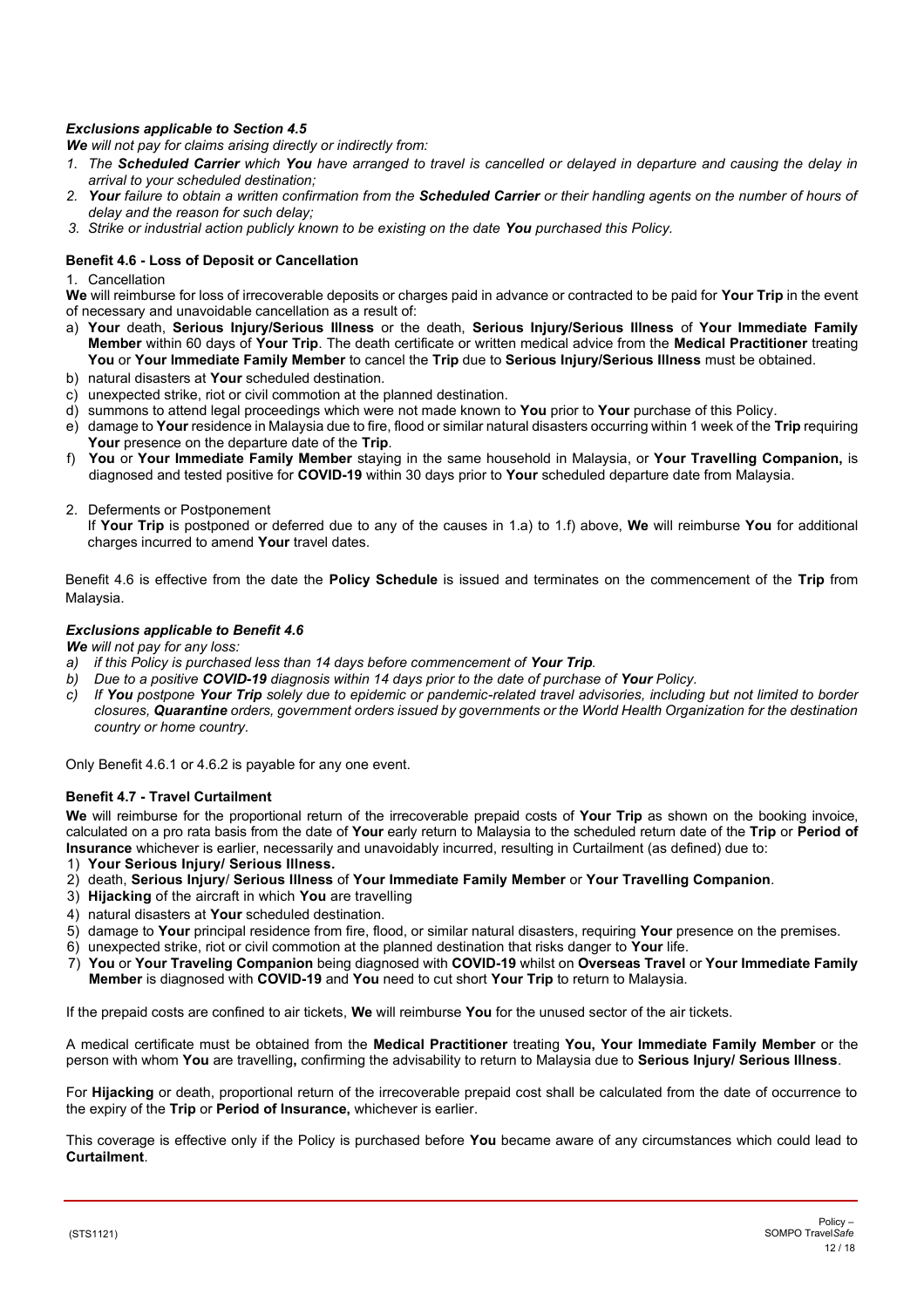**"Curtailment"** shall mean abandonment of the **Trip** by return to Malaysia after arrival at the scheduled destination in the booking invoice.

# *Exclusions applicable to Benefit 4.6 and 4.7*

*We will not pay for claims arising directly or indirectly from:*

- *1. Government regulation or Act, delay or amendment of the booked Trip (including due to error, omission or default) by the provider of any service forming part of the booked Trip, the Travel Agent or tour operator through whom the Trip was booked;*
- *2. Bankruptcy, insolvency, liquidation or default of travel agencies or common carrier; 3. You or Your travelling companion's business, financial or contractual obligations;*
- *4. Your disinclination to travel;*
- *5. The unlawful act or criminal proceedings of any person on whom the booked Trip depends, other than for attendance as a witness in Court under a subpoena;*
- *6. Your failure to notify the Travel Agent/ tour operator, provider of transport or accommodation, immediately upon discovery of any event requiring You to cancel or curtail travel arrangement;*
- *7. Any additional expenses incurred if any part of Your Trip is deferred or postponed.*
- *8. Infectious Disease excluding COVID-19, which is declared or notified as an epidemic by the applicable health authority in the covered destination or a pandemic by the WHO until such declaration or notification is lifted by the WHO or the applicable health authority in the covered destination.*
- *9. Any circumstances regarding COVID-19 if You are not Fully Vaccinated.*

Only Benefit 4.6 or 4.7 is payable for any one event.

#### **Benefit 4.8 - Travel Overbooked**

**We** will pay **You** RM200.00 for every completed 6 hours of delay, if **You** are denied boarding on an air carrier due to over-booking, and no alternative transportation is provided.

**You** shall submit the overbooked flight details verified by the **Scheduled Carrier** or their handling agent(s).

#### **Benefit 4.9 - Travel Misconnection**

**We** will pay **You** RM200.00 if **Your** confirmed onward connection on an aircraft is missed at the transfer point due to the late arrival of **Your** incoming aircraft, and no alternative onward transportation is available within 4 hours of **Your** arrival at the transfer point.

You shall submit the travel misconnection details verified by the **Scheduled Carrier** or their handling agent(s)

#### **Benefit 4.10 - Hijacking Inconvenience**

**We** will pay **You** RM1,000.00 for each completed 24 hours if the **Scheduled Carrier You** are travelling in for **Your Trip** overseas is **Hijacked**.

#### **Benefit 4.11 - Missed Departure**

**We** will reimburse for additional accommodation and travel expenses necessarily and reasonably incurred in returning to Malaysia as a result of mechanical breakdown of public transport services to get **You** to the departure port, airport or train station as stated in **Your** ticket.

**You** shall submit the confirmation of the mechanical breakdown verified by the **Scheduled Carrier** or their handling agent(s).

#### *Exclusions applicable to Benefit 4.11*

*We will not pay for any event resulting from Your failure to check in or late arrival at the airport, station or port specified in the travel itinerary supplied to You;*

#### **Benefit 4.12 - Loss of Deposit or Full Payment due to Insolvency of Airlines**

In the event that, the airline from which **You** purchased **Your** air ticket is declared insolvent and **You** are unable to proceed with **You**r **Trip**, **We** will reimburse **You** for loss of unrecoverable deposits or full payment of **Your** air ticket.

#### *Exclusions applicable to Benefit 4.12*

*We will not pay for any loss for air tickets purchased for non-scheduled airline.*

#### **Benefit 4.13 - Personal Liability**

- **We** will indemnify **You** for legal liability as a result of:
- 1) **Injury** to any third party;
- 2) Accidental loss of or damage to property of any third party.

#### **We** will also indemnify **You** for:

- 1) Third party's costs and expenses recoverable from **You;** and
- 2) **Your** costs and expenses incurred with **Our** prior written consent, in relation to **Your** legal liability.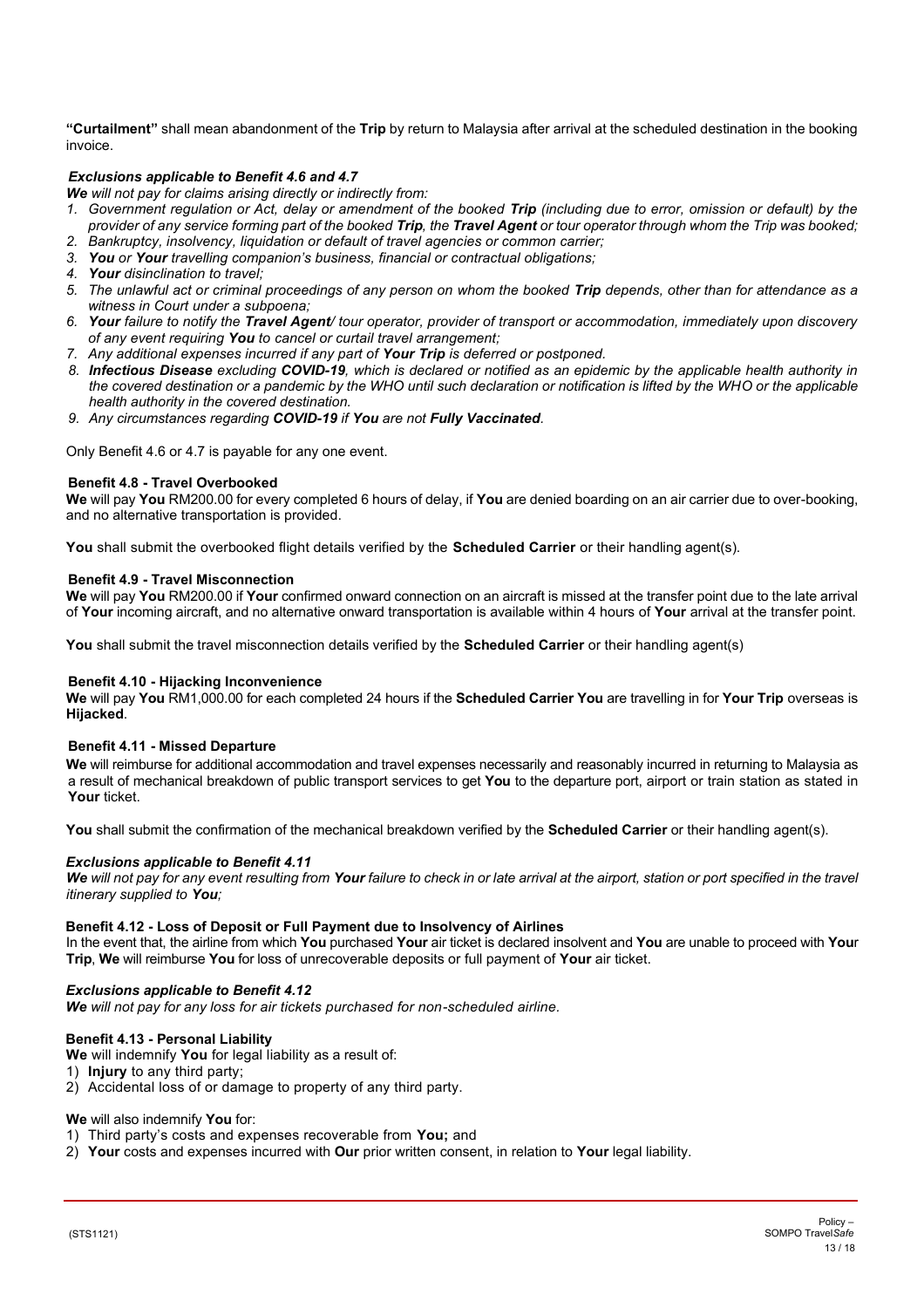Provided that;

- 1) No person is entitled to admit liability or to give any representation or other undertaking on **Your** behalf unless with **Our** prior written consent.
- 2) We have the right to conduct all proceedings arising out of or in connection with the claim in Your name and assigning all rights to take action in **Your** name.

# *Exclusions applicable to Benefit 4.13*

*We will not pay for claims arising out of:*

- *1) Employer's liability, Your contractual liability or liability to Your Immediate Family Member;*
- *2) Property belonging to You, or in Your care custody or control;*
- *3) Any willful, malicious or unlawful act;*
- *4) Pursuit of trade, business or profession;*
- *5) Ownership or occupation of land or buildings (other than occupation only of any temporary residence);*
- *6) Ownership, possession or use of vehicles, aircraft or watercraft or any other conveyance;*
- *7) Any criminal proceedings;*
- *8) The influence of intoxicants, mountaineering, winter sports of any descriptions, contact sports of any description, riding or driving in races or rallies or the use of firearms;*
- *9) Judgements that are not in the first instance delivered by or obtained from a Court of competent jurisdiction within Malaysia.*

# **GENERAL EXCLUSIONS (APPLICABLE TO ALL BENEFITS)**

<span id="page-13-0"></span>**We** do not cover/pay for claims:

- 1. Directly or indirectly caused by or resulting from:
- a) **Your Pre-existing Illness**;
- b) **Your** suicide or attempted suicide, intentional self-injury, willful exposure to danger (other than in an attempt to save human life) or the committing of any criminal acts;
- c) **You** being under the effect or influence of alcohol or drugs, unless the drug is taken in accordance with an authorised medical prescription;
- d) Acquired Immune Deficiency Syndrome (AIDS) or AIDS Related Complex (ARC) and Human Immunodeficiency Viruses (HIV) related diseases or any sexually transmitted diseases and/or mutant derivatives or variations however caused;
- e) **Your** Pregnancy, childbirth (including surgical delivery), abortion, miscarriage and its related complications except miscarriage due to bodily injury as a direct result of an **Accident**;
- f) **You** travelling on, or against medical advice, or where the **Trip** is made solely for the purpose of obtaining treatment, nonemergency medical check-up or routine medical check-up;
- g) **Your** mental illness, psychotic, depression, stress, anxiety or nervous disorders, (including any neuroses and their physiological or psychosomatic manifestations);
- h) Any loss, **Injury**, damage or legal liability or any planned or actual travel in, to, or through Belarus, Cuba, Democratic Republic of Congo, Iran, North Korea, Somalia, South Sudan, Sudan, Syria, Crimea (including Sevastopol) and Zimbabwe;
- i) Any event that occurs if this Policy is purchased after the **Trip** has commenced; or
- j) Any event that has occurred resulting in **You** not being able to or incapable to travel and such event was made known to **You** or which **You** were aware of at the time **You** took out the Policy or when the **Trip** was booked (whichever is later).
- 2. Directly or indirectly occasioned by, happening through, or in consequence of:
- a) Engaging in sports or games in a professional capacity or where **You** would or could earn income or remuneration from engaging in such sports or games;
- b) **Your** participation in **Extreme Sports and Activities**.
- 3. Arising from:
- a) Offshore activities such as diving, mining, oil rigging, aerial photography or handling of explosives;
- b) Air travel other than as a fare-paying passenger in a **Scheduled Carrier** or licensed chartered aircraft;
- c) **Your** participation in any illegal activities, loss resulting directly or indirectly from action taken by Government Authorities including confiscation, seizure, destruction and restriction;
- d) Loss or damage to hired or leased equipment, or testing of any kind of conveyance;
- e) Employment on merchant vessels or as a manual labour; naval, military or air force service or operations, regular or temporary, military or police duties; overseas secondment as part of **Your** occupation; manual work in connection with any trade, employment or profession;
- f) Survey of offshore installations or facilities under construction including survey from aerial conveyance;
- g) War, invasion, act of foreign enemy hostilities (whether war is declared or not), civil war, rebellion, revolution, insurrection, military or usurped power or confiscation or nationalization or requisition or destruction of or damage to property under the order of any government or public or local authority;
- h) Any loss or expenses in connection with or is contributed by **You** undertaking any **Trip** following the warning of any outbreak of disease, intended strike, riot or civil commotion, or impending natural disaster through or by general mass media;
- i) Ionising radiations or contamination by radioactivity from any irradiated nuclear fuel or from any nuclear waste or from the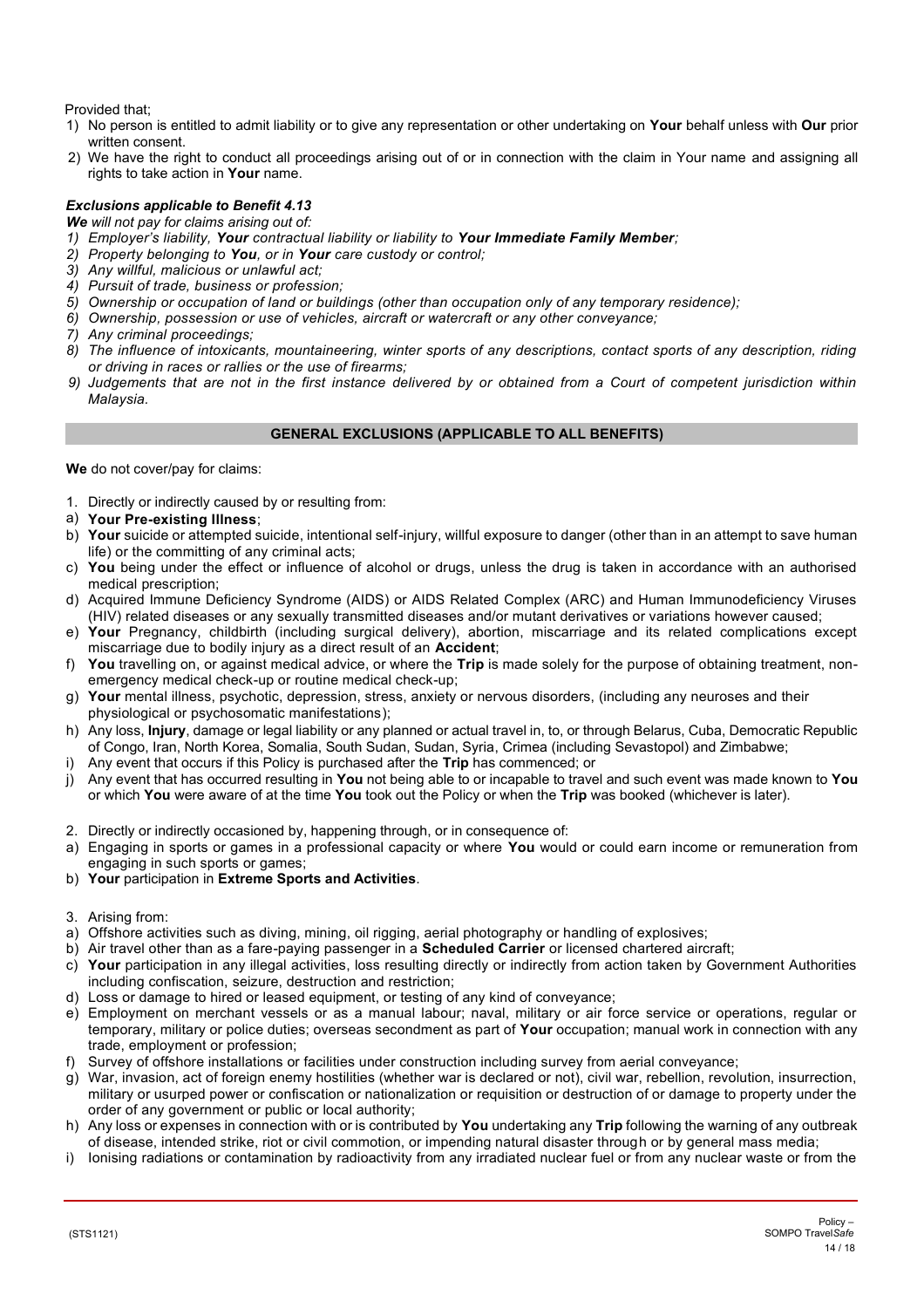combustion of nuclear fuel.

- j) The radioactive, toxic, explosive or other hazardous properties of any explosive nuclear assembly, or of its nuclear component;
- k) Any terrorism attack using substance of Nuclear, Biological and Chemical;<br>I) Your direct participation in terrorist acts; or
- Your direct participation in terrorist acts; or
- m) Consequential loss or damage of any kind arising from any of the above.

# **HOW YOUR POLICY MAY BE CANCELLED**

<span id="page-14-0"></span>**You** may cancel this Policy at any time by giving **Us** notice in writing. Such notification shall become effective from the date **We**  receive the notice, or the date specified in **Your** notice, whichever is later. Refund of premium is not allowed once **Your** Policy is issued.

**We** may cancel this Policy by giving **You** 14 days' notice in writing to **Your** last email address or address known to **Us** and refund the pro-rated premium to **You** for the unexpired **Period of Insurance.** 

# **HOW TO MAKE A CLAIM**

# <span id="page-14-1"></span>**Notice and Proof of Claim:**

Any occurrence which may result in a claim must be reported to **Us** in writing within 30 days after it occurs and:

- 1) **You** shall without delay obtain and act upon the advice of a **Medical Practitioner.**
- 2) All **Certification, Information and Evidence** shall be furnished to **Us**.
- 3) **We** shall not be liable for any death, loss or **Permanent Disablement** if the claim is not reported to **Us** within 30 days after the **Accident.**

**You** may email the documents to **Us** at [customer@bsompo.com.my](mailto:customer@bsompo.com.my) or deliver the same to O**ur** Customer Service Centre at Level 36, Menara Bangkok Bank, 105, Jalan Ampang, 50450 Kuala Lumpur.

| <b>ACTIONS / DOCUMENTS REQUIRED IN CLAIM SUBMISSION</b>    |                                                                                                                                                                                                                                                                                                                                                                                                                                                                                                                                                                                  |  |  |  |
|------------------------------------------------------------|----------------------------------------------------------------------------------------------------------------------------------------------------------------------------------------------------------------------------------------------------------------------------------------------------------------------------------------------------------------------------------------------------------------------------------------------------------------------------------------------------------------------------------------------------------------------------------|--|--|--|
| <b>Type of Claim</b>                                       | What must I do or submit?                                                                                                                                                                                                                                                                                                                                                                                                                                                                                                                                                        |  |  |  |
| Compulsory for All Types of Claim                          | Duly Completed and signed Claim Form.<br>a)<br>b)<br>Airlines Ticket or Flight Itinerary.                                                                                                                                                                                                                                                                                                                                                                                                                                                                                        |  |  |  |
| Additional documents required depending on types of claim: |                                                                                                                                                                                                                                                                                                                                                                                                                                                                                                                                                                                  |  |  |  |
| <b>Personal Accident</b>                                   | Medical report from the attending <b>Medical Practitioner</b> .<br>a)<br>b)<br>Police Report.<br>Death Certificate (if applicable).<br>C)<br>d)<br>Post Mortem Report (if applicable).                                                                                                                                                                                                                                                                                                                                                                                           |  |  |  |
| Medical, Hospital & Other Expenses                         | a)<br>Medical report from the overseas attending Medical Practitioner.<br>b)<br>Original medical invoices and receipts for all amount claimed (itemised).<br>Written proof of Quarantine order from the relevant health authorities containing<br>C)<br>details such as dates and reason(s) for <b>Your Quarantine</b> .<br>Original receipts for additional expenses claimed for cost of burial or cremation or<br>d)                                                                                                                                                           |  |  |  |
| <b>Emergency Medical Evacuation &amp;</b><br>Repatriation  | transporting of mortal remains.<br>Original receipts for additional expenses claimed for additional travel and<br>e)<br>accommodation.<br>f)<br>For Emergency Medical Evacuation & Repatriation, You must contact Our SOMPO<br>TravelSafe Hotline at 603-7628 3860 or 7841 5770 to obtain approval in advance.<br>Failure to do so will invalidate a claim for such costs.<br>Copy of PCR test result or any COVID-19 equivalent test result approved by (MOH)<br>g)<br>within 72 hours prior to scheduled departure from Malaysia.<br>Proof of full COVID-19 vaccination.<br>h) |  |  |  |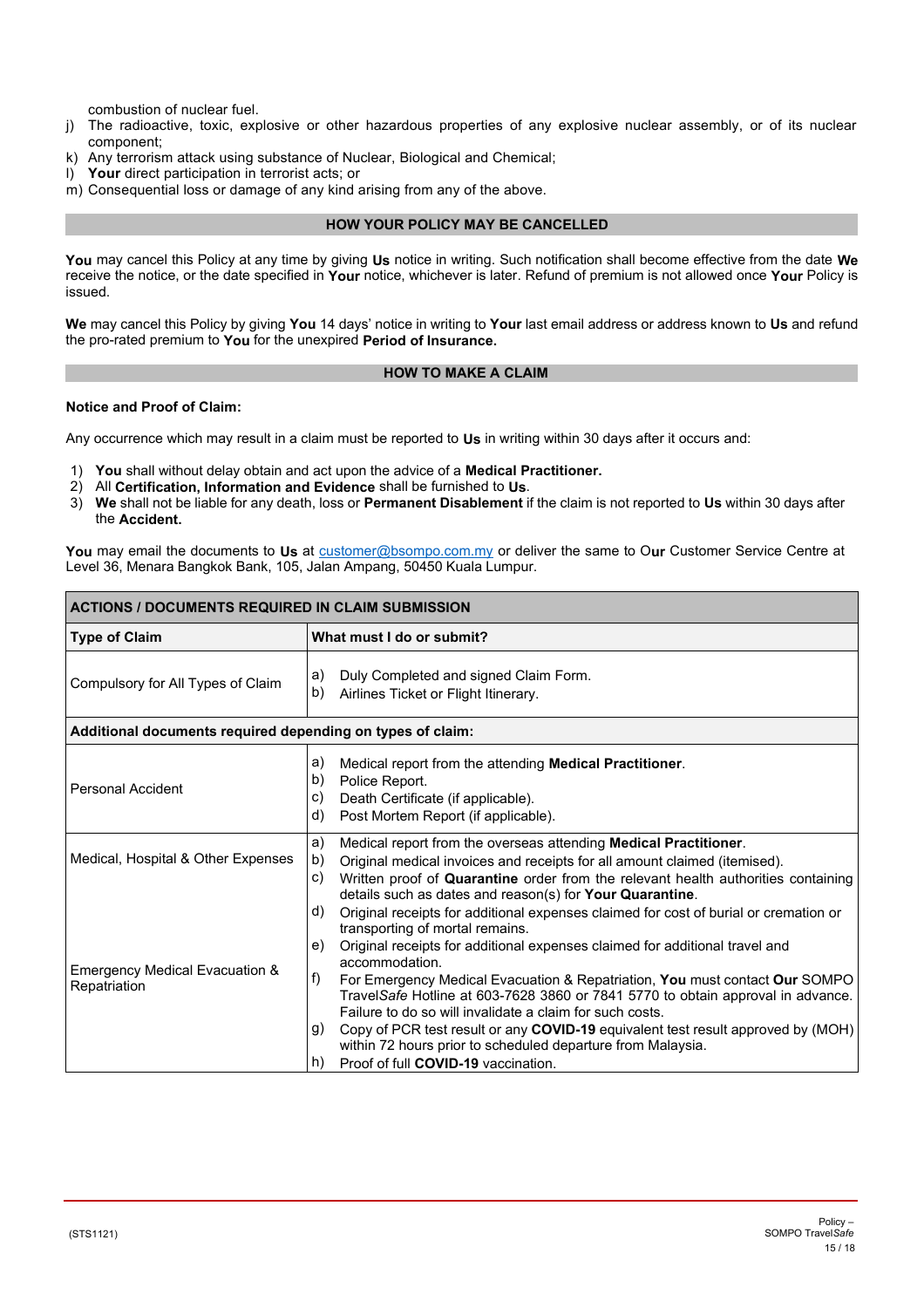| Loss of Baggage and Personal<br><b>Effects</b>                   | a)<br>Copy of receipts for all items claimed or credit card statement to support the value<br>of damaged / lost items. If not available, provide description of items (brand/model)<br>and the date, place and price of purchase.<br>b)<br>Police report detailing the circumstances and list of items stolen.<br>If the item(s) is in the custody of third party i.e. carrier, transporter, hotel etc, obtain<br>C)<br>written report from them on the description of incident and write official complaint<br>holding them responsible for the loss.<br>d)<br>Photos showing the damaged baggage.                   |
|------------------------------------------------------------------|-----------------------------------------------------------------------------------------------------------------------------------------------------------------------------------------------------------------------------------------------------------------------------------------------------------------------------------------------------------------------------------------------------------------------------------------------------------------------------------------------------------------------------------------------------------------------------------------------------------------------|
| Baggage Delay                                                    | Obtain delayed baggage report from the carrier concerned confirming the duration<br>a)<br>of delay and reasons.<br>b)<br>A written confirmation from the carrier concerned on the date and time of baggage<br>delivery.                                                                                                                                                                                                                                                                                                                                                                                               |
| Loss of Personal Money and<br>Documents                          | Police report detailing the circumstances and list of items stolen.<br>a)<br>b)<br>Original receipts for additional costs incurred in replacing lost travel documents.                                                                                                                                                                                                                                                                                                                                                                                                                                                |
| <b>Travel Delay</b>                                              | a)<br>Obtain written confirmation from the carrier concerned confirming the duration of<br>delay or provide Us boarding pass.<br>To claim for Benefit 4.4 (2), provide original receipts for payment of the tour.<br>b)                                                                                                                                                                                                                                                                                                                                                                                               |
| <b>Travel Re-Route</b>                                           | Obtain written confirmation from the carrier concerned confirming the duration of<br>a)<br>delay and reasons.                                                                                                                                                                                                                                                                                                                                                                                                                                                                                                         |
| Loss of Deposit or Cancellation                                  | Medical report, Death Certificate, proof of relation etc. as the case may be.<br>a)<br>b)<br>Original receipts for payment of the tour.<br>C)<br>Tour operator's booking and cancellation/refund invoices, terms & conditions.<br>Copy of PCR test result or any COVID-19 equivalent test result approved by MOH<br>d)<br>within 72 hours prior to scheduled departure from Malaysia.<br>Proof of full COVID-19 vaccination.<br>e)                                                                                                                                                                                    |
| <b>Travel Curtailment</b>                                        | a)<br>A written confirmation from the attending Medical Practitioner that it is necessary<br>to return home.<br>b)<br>Medical report, Death Certificate, proof of relation etc. as the case may be.<br>C)<br>If due to hijacking or natural disaster, written confirmation from tour operator<br>concerned confirming the incident.<br>Boarding pass to confirm the actual date of arrival back to Malaysia.<br>d)<br>Copy of PCR test result or any COVID-19 equivalent test result approved by MOH<br>e)<br>within 72 hours prior to scheduled departure from Malaysia.<br>f)<br>Proof of full COVID-19 vaccination |
| <b>Travel Overbooked</b>                                         | A written confirmation from the carrier concerned confirming the over booked flight<br>a)<br>details and when the next alternative transportation is available.                                                                                                                                                                                                                                                                                                                                                                                                                                                       |
| <b>Travel Misconnection</b>                                      | A written confirmation from the carrier concerned confirming flight misconnection<br>a)<br>details and when the next alternative transportation is available.                                                                                                                                                                                                                                                                                                                                                                                                                                                         |
| Hijacking Inconvenience                                          | A written confirmation from the carrier concerned confirming the incident and<br>a)<br>duration.                                                                                                                                                                                                                                                                                                                                                                                                                                                                                                                      |
| <b>Missed Departure</b>                                          | Original receipts for expenses claimed for additional accommodation and travel<br>a)<br>expenses.<br>b)<br>A written confirmation from the public transport services concerned confirming the<br>mechanical breakdown.                                                                                                                                                                                                                                                                                                                                                                                                |
| Loss of Deposit or Full Payment due<br>to Insolvency of Airlines | a)<br>Original receipt for payment for the Airline ticket.<br>b)<br>Booking invoice together with the booking terms and conditions, and Trip itinerary.<br>C)<br>Official notification from the Carrier or Press Release confirming the insolvency                                                                                                                                                                                                                                                                                                                                                                    |
| Personal Liability                                               | DO NOT ADMIT LIABILITY.<br>a)<br>b)<br>Forward any correspondence from third party unanswered to Us immediately.                                                                                                                                                                                                                                                                                                                                                                                                                                                                                                      |

Please note that **We** may request additional information when required; **Your** early response will expedite the processing of **Your** claim.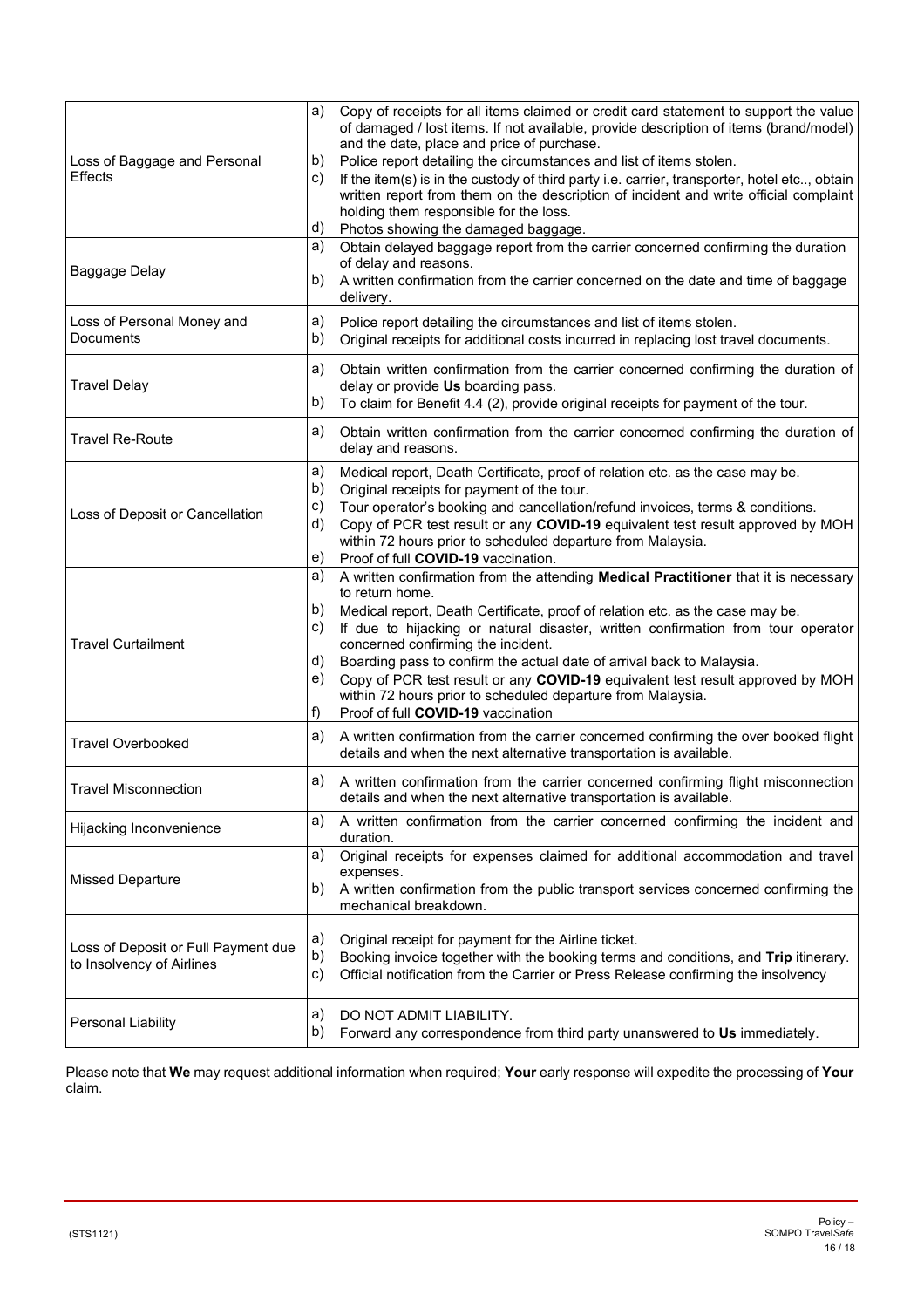# **HOW WE WILL SETTLE YOUR CLAIM**

# <span id="page-16-0"></span>**Misrepresentation/ Fraud**

Policy shall be void in any of the following circumstances:

- 1) If **Your** application or declaration is untrue in any respect;
- 2) If any material fact affecting the risk is incorrectly stated or omitted by **You**;
- 3) If this insurance or its renewal shall have been obtained through any misstatement, misrepresentation or suppression;
- 4) If any false declaration, false statement, fraudulent or exaggerated claim is made by **You**.

#### **Certification, Information and Evidence**

Any document (certificates, information, medical reports and evidence) as required by **Us** shall be furnished at **Your** expense, and in such a form that **We** may require.

#### **Governing Law**

This Policy shall be governed by and interpreted in accordance with Malaysian law.

# **Jurisdiction**

Any disputes relating to this Policy must be submitted to the exclusive jurisdiction of the courts in Malaysia.

#### **Other Insurance**

- 1) No person shall be insured under more than one travel insurance policy issued by **Us**. In the event **You** are covered under more than one such policy, **We** shall consider that **You** are only insured under the policy which provides the greatest amount of benefit.
- 2) If at the time of any loss, damage, or liability arising under this Policy, there is other insurance provided by another company covering **You** for the same loss, damage or liability, **We** will only effect payment on a proportionate basis.

#### **Determination of Age**

In any claim, **Your** age will be determined as at the date of **Injury** or **Illness** with reference to **Your** birth date.

#### **Right of Recovery**

In the event that **We** or **Our** authorised service providers have authorised payment incurred by **You** which is not liable by **Us**, **We** or **Our** authorised service providers reserve the right to recover the full sum paid to **You**.

#### **Subrogation**

**We** are entitled to recover compensation in **Your** name from any third-party causing loss or damage to the items covered by this Policy at **Our** own expense and for **Our** benefit.

#### **Sanction Limitation and Exclusion**

No Insurer shall be deemed to provide cover and no Insurer shall be liable to pay any claim or provide any benefit hereunder to the extent that the provision of such cover, payment of such claim or provision of such benefit would expose that Insurer to any sanction, prohibition or restriction under United Nations resolutions or the trade or economic sanctions laws or regulations of the European Union, United Kingdom or United States of America.